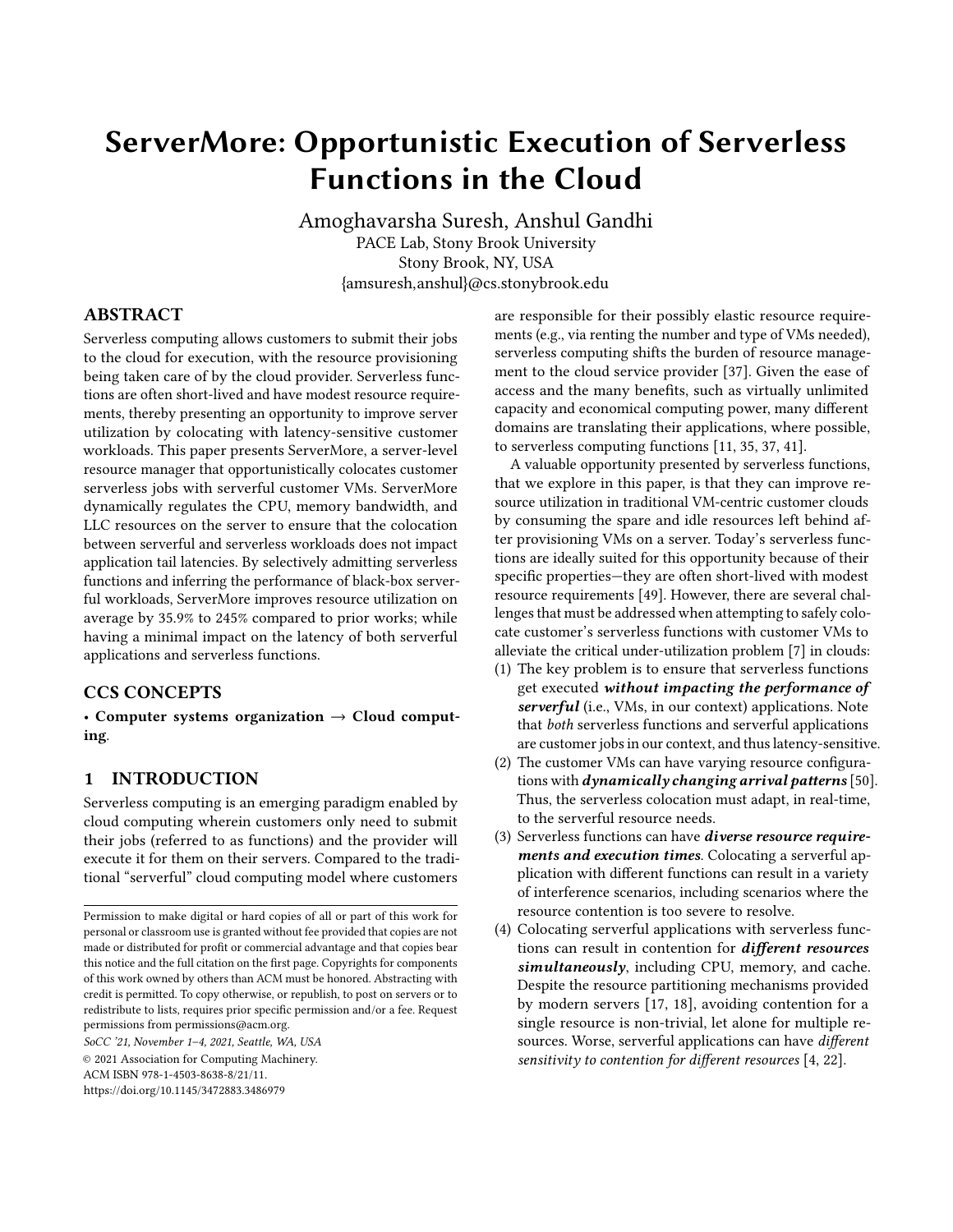Prior work in black-box performance management of customer cloud applications has focused on colocating customer applications with latency-insensitive provider or batch jobs that can be paused or throttled to maintain acceptable customer application performance [\[1,](#page-13-6) [21,](#page-13-7) [22,](#page-13-5) [27,](#page-13-8) [50\]](#page-14-4). We discuss related work in detail in Section [2.](#page-1-0) By contrast, in our setup, serverless workloads are customer-centric and are being colocated with latency-sensitive customer VMs with the goal of improving resource utilization.

We present ServerMore, a server-level resource manager that opportunistically executes customer serverless jobs on spare and idle resources colocated with customer VMs. Server-More is designed with the *objective* of maximizing the resource utilization of cloud servers while ensuring that the serverful latency is within an acceptable range. We aim for a serverful tail latency (P99) degradation threshold of <10%. Further, despite the serverless functions being executed in a "best-effort" manner in cloud offerings [\[31,](#page-14-5) [45\]](#page-14-6), we aim to minimize the tail latency of serverless functions.

Given the black-box nature of customer VMs, ServerMore does not rely on monitoring their latency, unlike prior works [\[4,](#page-13-4) [27\]](#page-13-8). Instead, ServerMore uses a proxy statistic to infer VM application performance, and accordingly determines the spare capacity that can be advertized to serverless workloads. Further, ServerMore dynamically responds to variations in serverful workload, adjusting the advertized capacity as needed.

To account for the diverse nature of serverless functions, ServerMore quickly characterizes incoming functions and accordingly decides on whether or not to colocate their subsequent invocations with customer VMs. Given the modest resource needs of many functions, ServerMore colocates multiple functions to significantly improve server utilization and carefully regulates the resource allocation between functions. Note that, in contrast to serverful workloads, the latency and execution details of serverless functions are visible to providers; major cloud providers like AWS already offer monitoring tools for serverless functions [\[39\]](#page-14-7).

ServerMore actively regulates the sharing of multiple resources (CPU, memory bandwidth, and LLC), unlike much of the prior work that is focused on a single resource [\[21,](#page-13-7) [50,](#page-14-4) [51\]](#page-14-8). In fact, when colocating with serverless functions, we show that managing only one resource, such as CPU or LLC, is not enough to provide serverful performance isolation. By managing multiple resources, ServerMore is able to also safely colocate functions on the cores allocated to serverful applications.

We implement ServerMore by modifying Apache Open-Whisk and employing a light-weight user-space daemon. Across multiple latency-sensitive VM applications and diverse serverless functions, we experimentally show that ServerMore improves resource utilization significantly. Under all scenarios that we experiment with, including timevarying workload, ServerMore ensures that the serverful tail latency degradation is below 10%. We also empirically compare with prior works that provide performance isolation on colocated cloud servers and show that ServerMore improves resource utilization on average by 35.9% to 245% across a variety of colocation scenarios while meeting serverful performance targets and minimizing serverless function

# <span id="page-1-0"></span><sup>latency.</sup><br>2 RELATED WORK

In recent years, the problem of resource under-utilization has received increasing attention from the research community. In this section, we summarize the relevant prior works and contextualize the problem we are addressing in this paper.

White-box resource management: Heracles [\[27\]](#page-13-8) proposes to colocate latency-critical (LC) workloads with besteffort batch jobs by using the SLO of the latency-critical workload as a feedback signal to allocate resources for batch jobs. Heracles performs core, cache, and network bandwidth regulation, but is only applicable to workloads whose SLOs are available. Borg [\[48\]](#page-14-9) and Bistro [\[14\]](#page-13-9) are cluster-level schedulers that colocate LC applications with batch jobs; however, these private-cloud schedulers have complete visibility of the application latency. PARTIES [\[4\]](#page-13-4) proposes to colocate multiple LC workloads by tracking their individual SLOs; PARTIES regulates resources based on how close each workload is to its SLO. However, in a public cloud, customer applications on serverful instances are black-boxes whose performance information cannot (or should not) be accessed by providers [\[22,](#page-13-5) [30,](#page-14-10) [33\]](#page-14-11).

Black-box resource management: PerfIso [\[21\]](#page-13-7) colocates LC workloads with batch jobs by maintaining a buffer of idle cores. To determine the right number of buffer cores,  $PerfIso$  performs offline characterization of the LC workload. Such profiling of customer workload may not be possible in a public cloud setup since the workload would not be in the provider's control and identifying representative workload behavior would be infeasible [\[22,](#page-13-5) [50\]](#page-14-4). Scavenger is a blackbox solution to colocate LC workloads in a public cloud with batch jobs. Scavenger aggressively throttles the resource allocation of batch jobs to maintain an acceptable range of IPC for the serverful workload. We show, experimentally, the many benefits of ServerMore over PerfIso and Scavenger in Section [5.](#page-7-0)

Recently, a pair of works [\[1,](#page-13-6) [50\]](#page-14-4) have proposed a new class of VMs, called Harvest-VM, to run batch jobs along with customer VMs. The resources provided for Harvest-VMs can be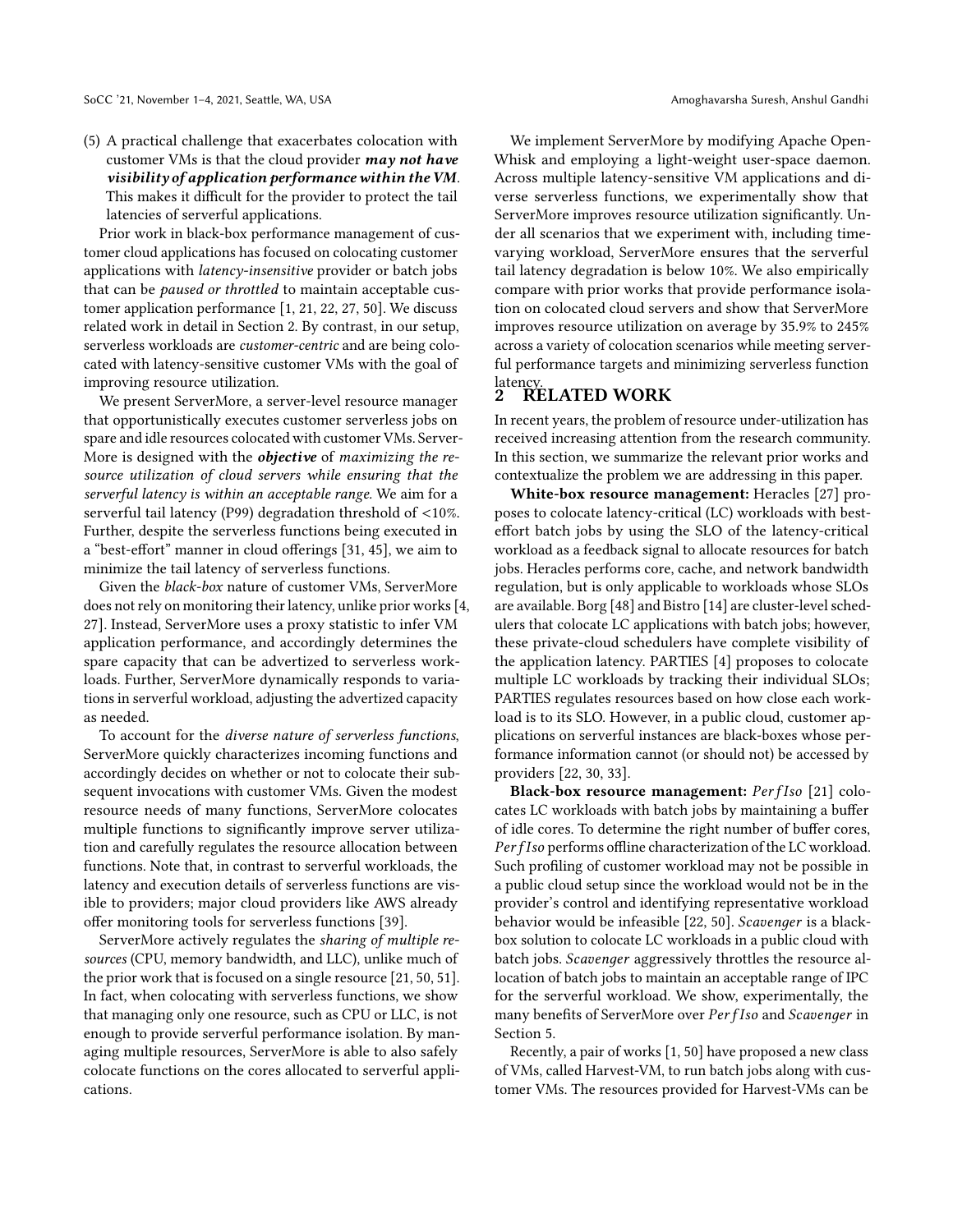changed at any time including eviction of the VM. The focus in Ambati et al. [\[1\]](#page-13-6) is on harvesting the spare unallocated resources. In SmartHarvest [\[50\]](#page-14-4), the focus is on harvesting resources which have been allocated to customer VMs but are unused and can thus be allocated to Harvest-VMs. In both the works, the focus is on predicting and exploiting only CPU cores that are idle, and not other resources. Further, these works do not directly react to latency degradation of the LC application. In contrast, we infer the performance of the serverful application and accordingly exploit the spare CPU, LLC, and memory bandwidth resources. Finally, the implementation and historical traces used in these works is not publicly available for comparison, and given the reliance of the predictors on the training data, the implementation is non-trivial to emulate.

Serverless resource management: In Archipelago [\[42\]](#page-14-12), a new serverless platform is proposed with deadline-aware scheduling and proactive spawning of sandboxes to reduce latency of the functions. However, Archipelago does not focus on improving resource utilization. ENSURE [\[44\]](#page-14-13) uses the SLO of serverless functions to efficiently colocate multiple serverless functions. Both the above works are orthogonal to ServerMore as they do not consider serverful workloads, which continue to be popular with customers [\[37\]](#page-14-0). Other works have focused on specific problems with serverless scheduling such as coldstarts [\[34,](#page-14-14) [40,](#page-14-15) [43\]](#page-14-16), latency of serverless function chains [\[46\]](#page-14-17), and resource under-utilization in function chains [\[16\]](#page-13-10).

#### <span id="page-2-2"></span>3 MOTIVATION AND CHALLENGES

In this section, we study the performance impact of colocating serverful workloads with serverless functions under various resource regulation mechanisms supported by modern servers. In this work, we focus on potential interference for resources within a server: CPU, LLC, and Memory. We do not consider local disk contention since serverless functions typically employ distributed storage [\[26,](#page-13-11) [36\]](#page-14-18).

Applications: In this motivation section, we use Tensor-Flow Serving, or TF-Serving, a latency-sensitive application from PerfKit Benchmarker [\[13\]](#page-13-12), as our serverful application. The TF-Serving application is run on a VM, referred to as primary VM, with 4 vCPUs and 32 GB memory with the VM being pinned to 4 physical cores. We use the following serverless functions to stress different resources: Matrix-Multiplication (100% CPU usage), SeBS-Compress (32% CPU usage), Web-Api (8% CPU usage), Memory-Stream (memory bandwidth intensive), LLC-Reg (LLC intensive), and LLC-Rand (LLC intensive). Web-Api [\[3\]](#page-13-13) and SeBS-Compress are functions from recent works [\[6\]](#page-13-14). The memory and LLC stress serverless functions are based on the popular memory stress benchmark STREAM [\[28\]](#page-14-19), with their working set size proportional to the resource they stress. LLC-Reg and LLC-Rand



<span id="page-2-1"></span><span id="page-2-0"></span>Figure 1: CPU Interference: Colocation of TF-Serving serverful workload with different functions under varying degrees of CPU requirement. The red dashed line indicates the 10% P99 degradation threshold that we aim to stay under.

have regular and random access patterns, respectively. The serverless functions are allocated 512 MB upon invocation.

Methodology: To study the performance impact, we use a server with 10 physical cores (and 11 cache-ways); the server supports cache and memory bandwidth partitioning via CAT and MBA [\[20\]](#page-13-15), respectively. Section [5.1](#page-7-1) has detailed information on our testbed. Unless specified otherwise, we run the TF-serving application for 150 seconds with a constant load of 12 requests per second (RPS). For the serverless workload, multiple requests/copies of the same function are dispatched in batches, with each batch being dispatched after the previous batch has been served; we vary the number of simultaneous copies of the function that are executed across experiments. We use the 99th percentile latency (P99) as our performance metric. Similar to recent studies on cloud application performance, we set the acceptable latency degradation target to 10% [\[50\]](#page-14-4). We run each experiments 3 times and report the average P99 across the runs.

#### 3.1 CPU interference

We start by analyzing CPU interference to answer the question is it feasible, with respect to performance, to share cores between serverless functions and serverful applications? Figure [1\(a\)](#page-2-0) shows the degradation in P99 relative to no colocation when TF-Serving (with load of 4 RPS) is colocated with various CPU-stressing serverless functions. The x-axis labels indicate the number of simultaneous serverless requests in each batch. Both serverful application and the serverless functions are run on the same set of cores. As is typically the case (e.g., Amazon Lambda [\[38\]](#page-14-20)), the serverless functions are allotted CPU proportional to their memory, i.e., allot  $cpu = (requested memory/1024);$  this allottment is enforced through the cgroups CPU isolation mechanism of cpu-shares.

Colocating with Web-Api has the lowest impact (6-9%) on P99 degradation of both serverful and serverless functions, with both being in the acceptable limit of 10% P99 degradation. Web-Api has low CPU requirement and despite 4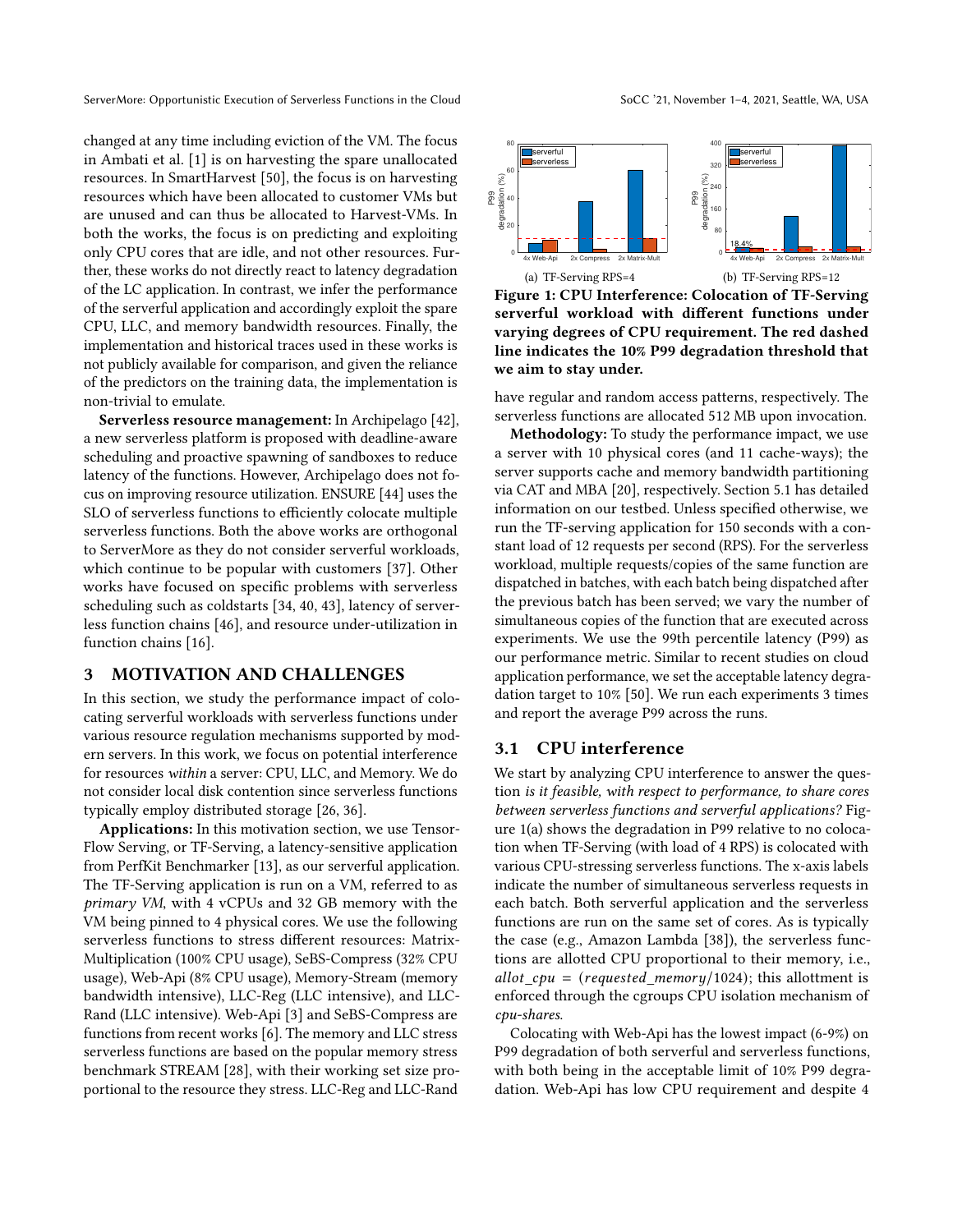copies of the function running simultaneously, the impact is minimal. In contrast, only 2 copies each of the relatively CPU heavy functions of SeBS-Compress or Matrix Multiplication can have severe impact on the serverful application's P99 latency degradation with as much 61% degradation in the case of MM colocation.

In Figure [1\(b\),](#page-2-1) we increase the TF-Serving load to 12 RPS. The average CPU utilization of TF-serving at 12 RPS is 87%, which is significantly higher than the 36% CPU utilization at 4 RPS. When colocating with Web-Api, SebS-Compress, and Matrix Multiplication, the P99 of serverful exhibits 18.4%, 134%, and 394% degradation, respectively. Clearly, the serverful workload has an impact on performance degradation; while Web-Api provided acceptable degradation when TF-Serving was run at RPS of 4, this is no longer the case.

<span id="page-3-3"></span>Takeaway 1. At low levels of serverful CPU utilization, cpushares can be used to safely (with respect to tail latency) colocate some serverless functions but not others. As the serverful load changes, the potential candidate functions for safe colocation will change as well.

#### 3.2 LLC interference



<span id="page-3-1"></span><span id="page-3-0"></span>workload with LLC-sensitive serverless functions.

<span id="page-3-2"></span>3.2.1 Colocation without LLC isolation: Figure [2\(a\)](#page-3-0) shows the results of colocating LLC-Reg and LLC-Rand serverless functions with TF-Serving on the same socket, hence sharing LLC, but run on different cores. We see that colocation with LLC-Rand results in significant (50%) P99 latency degradation for serverless. When colocating with multiple copies of LLC-Reg, TF-Serving experiences P99 degradation of 18–52%, with LLC-Reg facing 12–18% latency degradation. With multiple copies of LLC-Reg involved in a colocation experiment, the LLC interference can happen among the serverless functions and between serverful and serverless functions. In fact, with multiple applications contending for the limited amount of LLC capacity, there is also contention for memory bandwidth, which exacerbates the performance degradation.

<span id="page-3-6"></span>3.2.2 Colocation with LLC isolation: Modern CPUs equipped with Intel Resource Director Technology (RDT) [\[20\]](#page-13-15) provide

functionality to effectively partition the LLC among the processes. Specifically, Intel RDT allows us to specify a resource control tag called class of service (COS) [\[17\]](#page-13-2), which can be used to control the available resources to a group of processes, applications, VMs, or containers. The cache specific control provided by RDT is popularly known as Cache Allocation Technology (CAT), that allows us to specify physical cache lines that can be used by a COS. In our setup, we partition the 11 cache-ways proportional to the core allocation, resulting in 5 and 6 cache-ways exclusively dedicated to the VM and the serverless functions, respectively.

Figure [2\(b\)](#page-3-1) shows our LLC interference results when using LLC partitioning as described above; we use the same set of applications as in Section [3.2.1.](#page-3-2) We see that, with LLC partitioning, the LLC-Rand function no longer experiences significant performance degradation. However, we see that colocating multiple copies of LLC-Reg continues to impact P99 latency of both serverful and serverless applications, although the degradation is slightly lower than without LLC partitioning in Figure [2\(a\).](#page-3-0) This is not necessarily a failure of the LLC partitioning provided by CAT since with multiple applications simultaneously contending for limited LLC, the contention spills over to memory bandwidth.

<span id="page-3-4"></span>Takeaway 2. Providing performance isolation for a single resource may not be enough to maintain acceptable tail latencies.

# 3.3 Memory Bandwidth interference

We now consider memory bandwidth interference. Note that a serverless function request is specified with a required amount of memory. Thus, a serverless function can only be run on a server if sufficient memory is available and hence memory capacity interference is not a concern.

3.3.1 Colocation without isolation. Figure [3\(a\)](#page-4-0) shows the results of colcating TF-serving with Memory-Stream (MS) serverless function (with an average memory bandwidth usage of 8.5 GBps) on the same socket and NUMA domain, but run on different cores. We see that with 2 and 4 copies of serverless functions, TF-Serving experiences non-trivial P99 degradation of 26.4% and 205.6% respectively, with the serverless workload facing 5.7% and 52.6% degradation.

<span id="page-3-5"></span>3.3.2 Colocation with Memory Bandwidth isolation. Modern servers equipped with Intel Memory Bandwidth Allocator (MBA) [\[20\]](#page-13-15) provide two mechanisms to regulate memory bandwidth-throttling and capping. Throttling regulates the memory accesses of a COS by specifying throttle value as a percentage of the maximum bandwidth.The throttle percentages are approximate and serve as a hint for how much throttling should be applied [\[18\]](#page-13-3). Capping involves memory bandwidth monitoring to track and cap the memory bandwidth for a COS.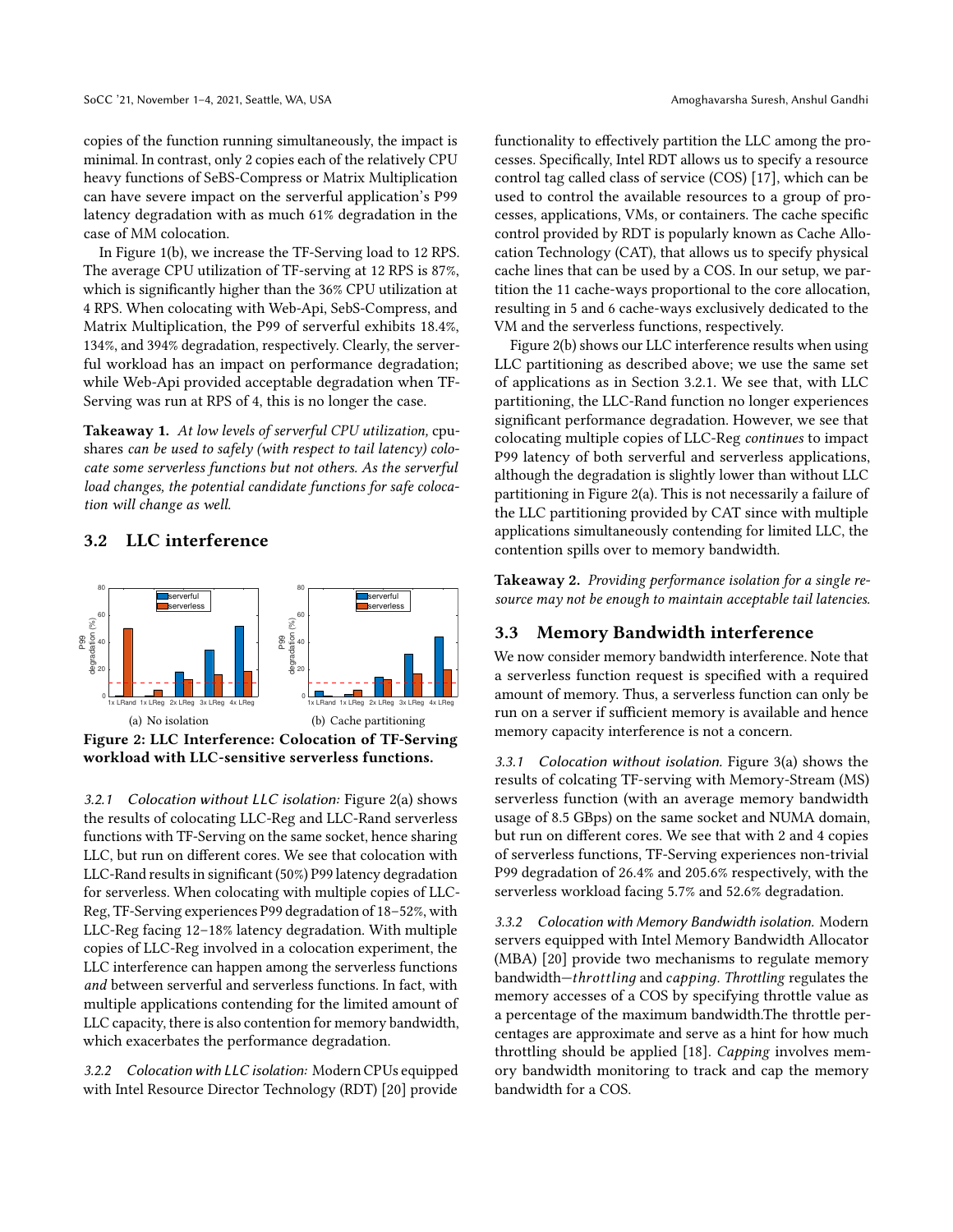

<span id="page-4-0"></span>Figure 3: Memory Bandwidth Interference: Latency degradation with and without the use of *Throttling* memory bandwidth isolation. Note that the x-axis scale varies across the subfigures.

Figure [3\(b\)](#page-4-1) shows the results of colocating 2 copies of Memory-Stream with TF-Serving when using the *throttling* mechanism. We apply the *throttling* mechanism to serverless functions. The throttle value represents the maximum allowable bandwidth with 100% representing no throttling and 10% representing maximum throttling. While throttling reduces the latency degradation of serverful, aggressive throttling (only 20% bandwidth available to serverless) is needed to limit serverful P99 degradation to below 10%, which comes at the expense of severe degradation for serverless.

Figure [3\(c\)](#page-4-2) shows the results of colocating 4 copies of Memory-Stream with TF-Serving when using the throttling mechanism. The latency degradation is considerably higher here when compared to Figure [3\(b\)](#page-4-1) where only 2 copies of Memory-Stream were colocated. In fact, even with the maximum throttling of 10%, TF-Serving still faces 28% latency degradation. These results show that while throttling can alleviate serverful degradation, the exact throttling value is not obvious and in some cases even maximum throttling is insufficient. Further, throttling hurts serverless performance. The colocation results with *capping* are similar to *throttling* (thus omitted) and have similar tradeoffs.

<span id="page-4-4"></span>Takeaway 3. Resource regulation mechanisms provided by modern servers require workload-specific tuning for performance isolation. Despite such tuning, some serverless functions cannot be safely colocated with serverful applications.

#### 4 DESIGN OF SERVERMORE

We consider a *public cloud* setup wherein customers can request VMs or submit serverless jobs. To minimize contention, no other workload (such as provider batch jobs) is scheduled on this customer-centric cloud. While VM requests include requirements for all resources, serverless requests only indicate the required amount of memory, as is the case for AWS Lambda [\[38\]](#page-14-20) and Google Cloud Functions [\[15\]](#page-13-16). The CPU resources for serverless functions are then allocated proportional to the memory requirement.

We assume that there is a continuous stream of customer requests for VMs and serverless functions, and that there is

<span id="page-4-3"></span><span id="page-4-2"></span><span id="page-4-1"></span>

Figure 4: Illustration of the ServerMore design. We show the ServerMore components inside one server/node (Node-2) for ease of presentation. VM and Fj represent customer VMs and serverless functions, respectively.

enough cloud capacity to handle all requests. Our *objective* is to maximize the resource utilization of the cloud servers while ensuring that the serverful latency is within an acceptable range. Further, despite serverless being executed in a "besteffort" manner in cloud offerings [\[31,](#page-14-5) [45\]](#page-14-6), we aim to minimize the tail latency of serverless functions.

The takeaways from Section [3](#page-2-2) suggest that there is an opportunity to colocate functions with latency-sensitive serverful applications by careful regulation of multiple resources, but the candidate functions to colocate must be dynamically selected depending on the serverful workload and latency. In practice, another challenge that we must overcome is that customer VMs are black-box in nature, and thus the provider cannot (or should not) characterize the latency of the application running inside the customer VM [\[22,](#page-13-5) [30,](#page-14-10) [33\]](#page-14-11).

Overview of ServerMore: The design of our solution, ServerMore, is guided by the need to address the above challenges and the specific constraints and opportunities intrinsic to serverful and serverless workloads. Figure [4](#page-4-3) shows the different components (in blue) of ServerMore. At a highlevel, a Resource Monitor within a server (or node) tracks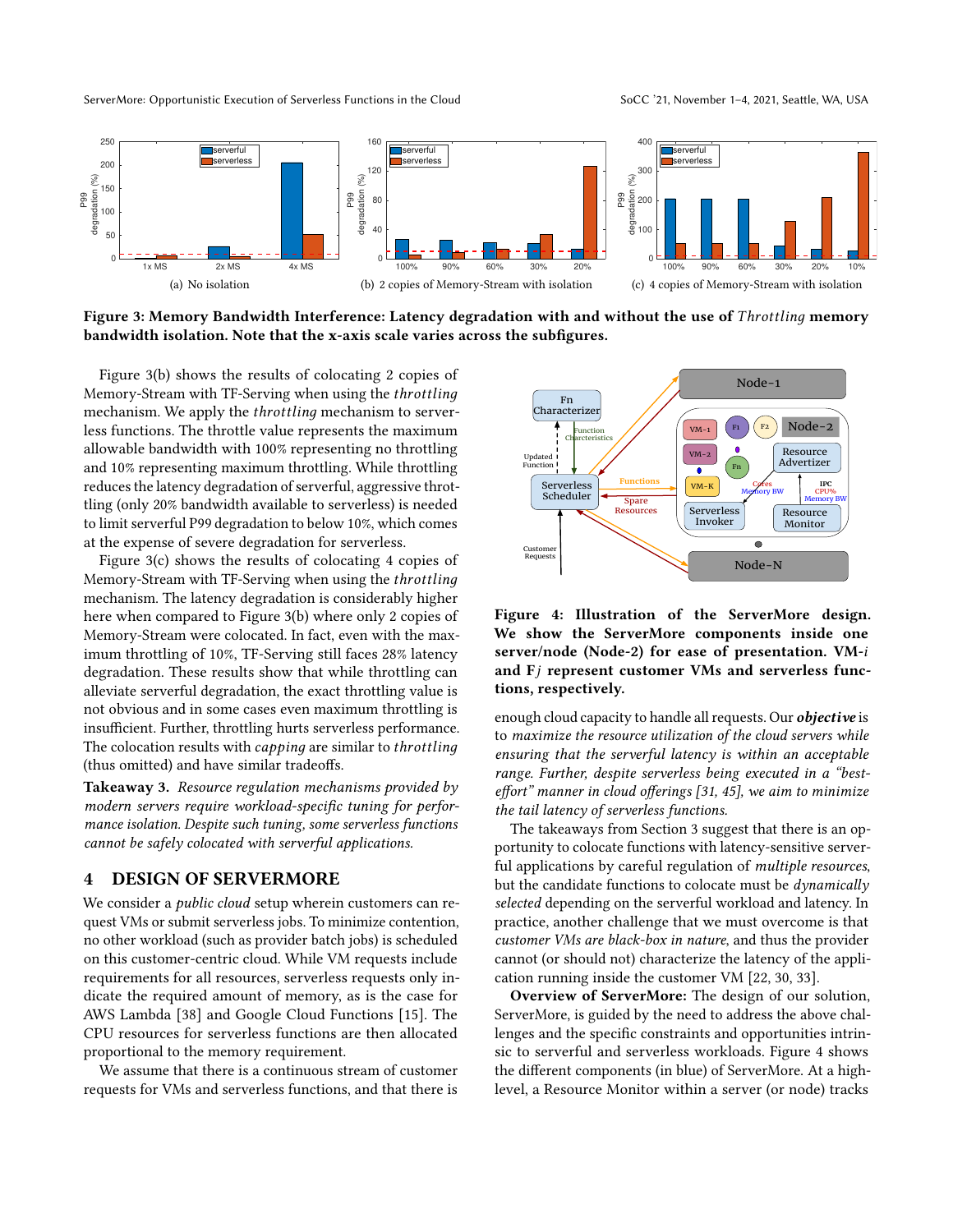<span id="page-5-0"></span>

Figure 5: Illustrating the correlation between latency degradation and the standardized mean difference of IPC (ratio of mean difference to standard deviation) of serverful workload when colocated with LLC-Reg and Memory-Stream.

the resource usage of serverful workload(s). Based on the usage and server capacity, the Resource Advertizer computes the spare capacity that can be employed by serverless functions. The Serverless Scheduler selectively admits incoming customer serverless functions for colocation based on the advertized capacity and based on the usage characterization of individual functions (collected via the Fn-Characterizer). We now discuss the design decisions for these components in the following subsections.

# 4.1 Inferring the application performance of black-box customer VMs

A natural approach to avoid performance degradation for colocated serverful workloads is to immediately react to high tail latencies. While prior work on colocation assumed that application latency is visible to the provider [\[4,](#page-13-4) [12,](#page-13-17) [27\]](#page-13-8), this is not the case for customer VMs in a public cloud.

While application performance within the VM cannot be monitored by the cloud provider, the resource usage and hardware performance counters related to the VMs can be easily tracked by the provider via the hypervisor and OS. In ServerMore, the Resource Monitor tracks the Instructions Per Cycle (IPC) counter of the customer VM and uses this as a proxy for the performance of the VM-deployed application. While not perfect, IPC has been shown to be well correlated with application performance [\[22\]](#page-13-5), especially for CPU-bound workloads [\[23,](#page-13-18) [52\]](#page-14-21).

For non–CPU-bound workloads, we find that the raw IPC value is not as well correlated with latency because of the diminished change in IPC for a corresponding change in latency. Instead, we find that the standardized mean difference of IPC,  $smd_{\text{loc}}$  (ratio of mean difference to standard deviation) is much better correlated with the latency degradation due to colocation. Figure [5](#page-5-0) highlights the correlation between the P99 degradation for TF-Serving and  $smd_{ipe}$  when colocated with LLC-Reg and Memory-Stream. smd is a statistic, often referred to as Cohen's  $d$  statistic, that is commonly employed

when measuring the effect size between two means [\[5,](#page-13-19) Chapter 2. An advantage of employing smd is that it is easy to adapt to changes in the serverful workload by updating the mean and standard deviation of its IPC (see Section [4.3\)](#page-5-1).

#### <span id="page-5-2"></span>4.2 Characterizing serverless functions

Takeaways [1](#page-3-3) and [3](#page-4-4) suggest that different serverless functions can naturally induce different types and intensities of interference. To account for these differences and safely colocate functions with customer VMs, it is necessary to characterize the incoming functions. Unlike black-box serverful VMs, the latency (and resource usage) of serverless functions can be characterized by cloud providers since the function's performance is visible. Major serverless providers, including AWS Lambda [\[39\]](#page-14-7), already offer tools to monitor and characterize serverless functions.

We use docker stats [\[8\]](#page-13-20) and Intel's PQoS [\[19\]](#page-13-21) to characterize serverless functions, specifically determine their (i) CPU utilization, (ii) LLC sensitivity, and (iii) memory bandwidth requirements. For a newly created/modified serverless function, the Serverless Scheduler runs the first new invocation in a dedicated server, shown as Fn-Characterizer in Figure [4,](#page-4-3) and returns the result to the customer. Subsequent invocations need not be actively characterized and are considered for colocation. If an already characterized function exhibits significantly different characteristics at runtime, such as a much higher total CPU usage, it will re-characterized at the next invocation.

LLC-sensitivity: We define a function to be LLC-sensitive if a substantial portion of its working set size fits in the LLC. To determine whether a serverless function is LLC sensitive, we run one offline invocation of the function on the Fn-Characterizer by allotting a single cache-way to it (via Intel's CAT [\[17\]](#page-13-2)). If the function is LLC sensitive, reducing the available cache will result in an increase in its utilized memory bandwidth The above sensitivity test can result in false positives (functions that are not LLC sensitive but flagged as such). However, a false positive will only impact resource utilization and not create undue LLC contention; we find this to be an acceptable tradeoff.

Classifying functions for CPU colocation: Motivated by Takeaway [1,](#page-3-3) we aim to only share serverful cores with lightweight serverless functions. Based on our analysis in Section [3,](#page-2-2) we classify a function as *lightweight* if it is non– LLC-sensitive and has CPU utilization of less than 25%.

# <span id="page-5-1"></span>4.3 Dynamic resource management for safely colocating serverless functions

To safely colocate serverless functions next to serverful workloads to improve server utilization, ServerMore dynamically regulates the resource usage of multiple resources (see Takeaways [1](#page-3-3) and [2\)](#page-3-4), as discussed next.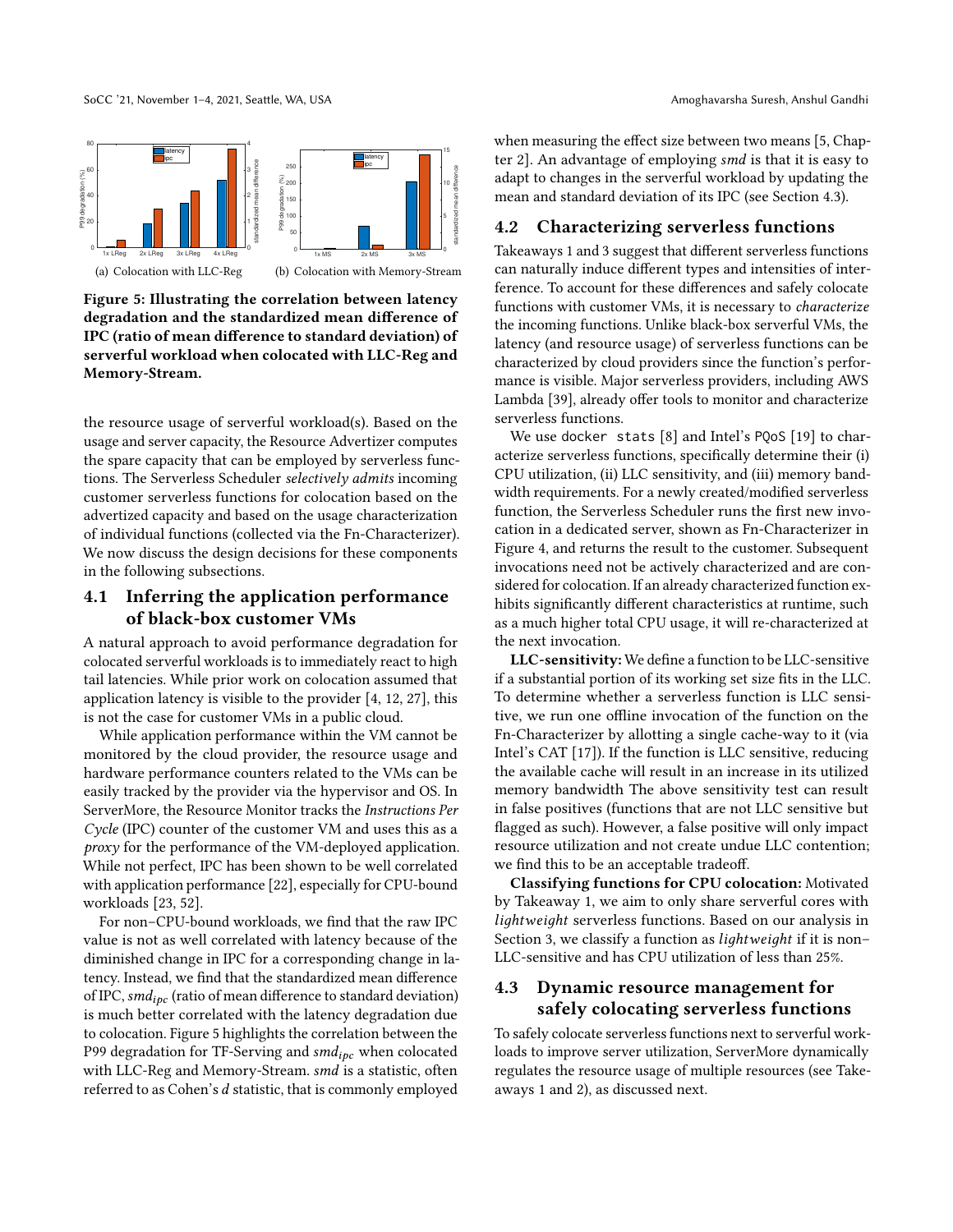<span id="page-6-0"></span>

| Algorithm 1 Computing spare CPU capacity for serverless |  |  |  |  |  |
|---------------------------------------------------------|--|--|--|--|--|
|                                                         |  |  |  |  |  |

|     | $1:$ while true do                                                                                                        |
|-----|---------------------------------------------------------------------------------------------------------------------------|
| 2:  | shared cores $\leftarrow 0.0$                                                                                             |
| 3:  | <b>foreach</b> cur $vm \in VMs$ do                                                                                        |
| 4:  | $cur\_ipc, cur\_cpu\_util \leftarrow read\_metrics(cur\_vm)$                                                              |
| 5:  | $\mu_{\textit{ipc}}, \sigma_{\textit{ipc}} \leftarrow \textit{update\_metrics}(\textit{cur\_ipc}, \textit{window\_size})$ |
| 6:  |                                                                                                                           |
| 7:  | foreach $core \in cur\_vm$ do                                                                                             |
| 8:  | $\mu_{cpu}, \sigma_{cpu} \leftarrow update\_metrics(cur\_cpu\_util)$                                                      |
| 9:  | $vm\_cpu\_limit \leftarrow \mu_{cpu} + \sigma_{cpu} + buffer_{cpu}$                                                       |
| 10: | $max_{cpu} \leftarrow 100 - \nu m_c \rho u_l$ limit                                                                       |
| 11: | $min_{cpu} \leftarrow 0.5 \times max_{cpu}$                                                                               |
| 12: |                                                                                                                           |
| 13: | $smd_{ipc} \leftarrow max\{0, min\{1, (\mu_{ipc} - cur\_ipc)/\sigma_{ipc}\}\}$                                            |
| 14: | $ipc_factor \leftarrow 1 - (smd_{ipc}/c_{cpu, ipc})$                                                                      |
| 15: | $cpu\_alloc \leftarrow ipc\_factor \times (max_{cpu} - min_{cpu})$                                                        |
| 16: | $cpu\_alloc \leftarrow cpu\_alloc + min_{cpu}$                                                                            |
| 17: |                                                                                                                           |
| 18: | shared_cores $\leftarrow$ shared_cores + cpu_alloc                                                                        |
| 19: | $space\_cpu \leftarrow shared\_cores + exclusive\_cores$                                                                  |
| 20: | sleep(metric_sample_period)                                                                                               |
|     | $21:$ end                                                                                                                 |

4.3.1 Sharing CPU between serverful and serverless. Server-More's CPU resource management logic, which runs periodically (once every second in our implementation), is shown in Algorithm [1.](#page-6-0) We first determine the amount of resource capacity on the server that should be reserved for serverful; the remaining capacity can then be spared for serverless. All cores on a server not allocated to customer VMs are reserved for serverless, and referred to as exclusive cores. The remaining cores, referred to as shared cores, are primarily allocated to customer VMs, but their spare capacity can be used to host additional serverless functions, thereby aggressively increasing server utilization.

Since the serverful workload's behavior can change over time, we track variations in its resource usage. The Resource Monitor component inside the server captures short-term behavior by computing the standard deviation ( $\sigma_{\textit{cpu}}$ ) of serverful's resource usage and long-term behavior by computing the mean  $(\mu_{cpu})$  usage; both are computed over a moving win-dow (lines 4, 8 in Algorithm [1\)](#page-6-0). We then reserve  $\mu_{cpu} + \sigma_{cpu} +$  $buffer_{\textit{c}pu}$  capacity for serverful, where  $buffer_{\textit{c}pu}$  capacity is used for handling abrupt bursts in serverful workload (line 9). The unreserved capacity and exclusive cores are then advertized (lines 18–19) to Serverless Scheduler for hosting serverless functions; we discuss the Serverless Scheduler in Section [4.4.](#page-7-2)

Ideally, serverless functions should be able to utilize the advertized capacity without impacting serverful performance.

<span id="page-6-1"></span>

Figure 6: Super-linear increase in memory bandwidth usage of LLC-Reg.

However, resource partitioning is not perfect; e.g., L1 and L2 caches for shared cores can be under contention between serverless and serverful. To safeguard against such instances, we rely on feedback from the black-box serverful VM in the form of IPC. Specifically, we compute the standardized mean difference of IPC ( $smd_{ipc}$ ), which is the difference in (movingwindow-based) average IPC and currently monitored IPC divided by the standard deviation of IPC. A large (positive) value of  $smd_{ipc}$  indicates a statistically significant drop in serverful IPC, suggesting latency degradation. In such cases, we shrink the advertized capacity (lines 13–16) by a factor of  $(1 - \frac{smd_{ipc}}{c_{\text{pu\_ipc}}})$ , where  $c_{\text{cpu\_ipc}}$  is a parameter.

4.3.2 Sharing CPU between serverless functions. Since the advertized capacity may be sufficient to host multiple serverless functions, there can be contention among functions as well. Existing serverless platforms typically allocate a fixed amount of CPU, proportional to the memory requested by a function [\[49\]](#page-14-3). In ServerMore, for serverless functions, we use cpu-shares (a CPU allocation/isolation mechanism) from Linux cgroups to allocate CPU proportional to the memory requested as allot  $cpu = (requested \ memory/1024).$ 

In contrast to the existing practice of providing a fixed amount of CPU, the choice of cpu-shares is beneficial to functions since cpu-shares is a soft limit and is applicable only when there is CPU contention. Thus, by using cpu-shares, ServerMore improves the latency of functions in the average case (when not every colocated function is competing for CPU) while ensuring that the worst case performance (when all functions are competing for CPU) is similar to that under existing practices.

4.3.3 Sharing memory bandwidth. Given the challenges and limitations (see Section [3.3.2\)](#page-3-5) in employing MBA to regulate memory bandwidth interference, we instead rely on feedback from the serverful workload to regulate the sharing of memory bandwidth between serverful and serverless. As with CPU, we first determine the bandwidth that should be reserved for serverful, and then advertize the rest. Our memory bandwidth regulation logic is similar to Algorithm [1](#page-6-0) and is thus omitted.

4.3.4 Sharing LLC. In ServerMore, we fairly partition the LLC between serverful and serverless, allocating cache-ways among them in proportion to the number of cores allotted to the VMs and the exclusive cores allotted to serverless. Shar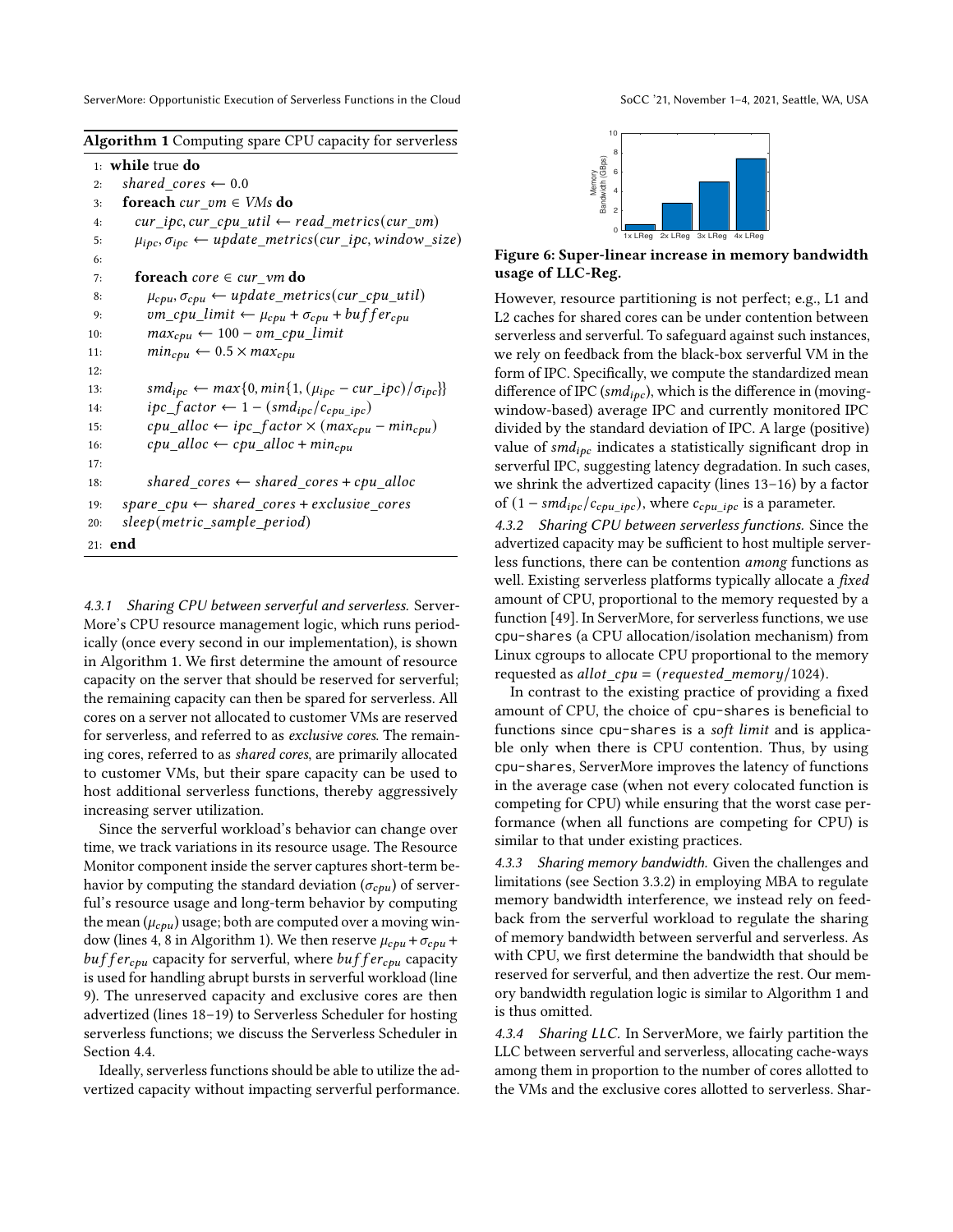ing LLC between multiple serverless functions is non-trivial since the mode of LLC partitioning is to devote exclusive cache-ways and there can be many more functions than there are cache-ways. Another issue with LLC sharing is that if insufficient LLC is provided to an LLC-sensitive function, its memory bandwidth requirement can sharply increase, impacting other workloads (see Section [3.2.2\)](#page-3-6). Figure [6](#page-6-1) shows the super-linear increase in memory bandwidth usage by the LLC-Reg function colocated with TF-Serving as we linearly increase the number of simultaneous copies of LLC-Reg. To address these issues, in ServerMore, we allow at most one LLC-sensitive function to be colocated with serverful workloads. There is no restriction on the number of colocated non–LLC-sensitive functions as they are, by definition, not impacted by LLC contention.

# <span id="page-7-2"></span>4.4 Selectively admitting serverless functions

The Serverless Scheduler reads in the advertized spare capacity and uses the function characterizations (from Section [4.2\)](#page-5-2) to determine whether an incoming function can be colocated in the spare capacity. Specifically, for a server, let spare\_cpu and spare\_mem denote the spare CPU and memory bandwidth, respectively, that can be used by server-less (see spare cpu in Algorithm [1](#page-6-0) for reference). Further, let spare llc denote the number of additional LLC-sensitive functions that can be accommodated on that server; note that spare  $llc \in \{0, 1\}$ . Then, if an incoming function has characterized CPU and memory bandwidth usage less than spare\_cpu and spare\_mem, respectively, the Serverless Scheduler will admit the function for colocated execution on that server if the function is not LLC-sensitive or if spare  $llc = 1$ . For colocation on shared cores, only *lightweight* functions are considered (see Section [4.2\)](#page-5-2). If the function is admitted for colocation, the spare\_cpu, spare\_mem, and spare\_llc variables of that server are decremented accordingly and readvertized for admitting future functions. Note that serverless functions can experience coldstarts [\[44\]](#page-14-13) in our setup. While the Serverless Scheduler can be modified to only admit functions that have a warm container, we choose not to employ this restrictive selection given our focus on improving resource utilization.

# <span id="page-7-4"></span>4.5 Sensitivity analysis for algorithm parameters

To determine the parameter values for our resource regulation algorithms, we conduct sensitivity analysis using the applications from Section [3](#page-2-2) in addition to Data-Serving, Websearch, and Web-serving applications from the CloudSuite benchmark suite [\[10\]](#page-13-22). We note that our evaluation results in Section [5](#page-7-0) do not employ these "training" workloads.

<span id="page-7-3"></span>

| <b>Function</b>     | Class    | Runtime  | CPU   |  |
|---------------------|----------|----------|-------|--|
| Image Resizing (IR) | LW       | 0.48 s   | 8.6%  |  |
| Email Gen (EG)      | LW       | 0.24 s   | 12%   |  |
| Stock Analysis (ST) | LW       | $0.78$ s | 15%   |  |
| File Encrypt (FE)   | LW       | $0.71$ s | 14%   |  |
| Sentiment-          | LW       | 0.37s    | 18%   |  |
| Review (SR)         |          |          |       |  |
| Nearest-            | HW(C)    | 4.4 s    | 68.5% |  |
| Neighbors (NN)      |          |          |       |  |
| Rodinia CFD (CFD)   | HW(C)    | 37.1 s   | 88.3% |  |
| Sorting (SO)        | HW(C, M) | 11.2s    | 90%   |  |
| Dot-Product (DP)    | HW(C, L) | 48.2 s   | 100%  |  |
| Structured-         |          | 50.9 s   | 100%  |  |
| Grid (SG)           | HW(C, M) |          |       |  |

Table 1: Serverless functions used in our evaluation and sensitivity analysis. For non-lightweight (or heavyweight, HW) functions, we indicate the dominant resource (C: CPU, L: LLC, M: memory bandwidth) in parentheses.

For CPU regulation, we colocate the serverless functions with serverful applications and measure the latency impact for  $c_{cpu\_ipc} = 0.5, 1.0, 1.5, 2.0; window\_size = 5, 10, 20,$ 30 seconds; and  $buffer_{cpu} = 10\%, 15\%, 20\%, 30\%$ . Based on our experiments, we choose  $c_{cpu\_ipc} = 1.0$ , window\_size = 10s, and *buffer<sub>cpu</sub>* = 20% as these values provided the most spare CPU while minimizing the impact on serverful latency. Similarly, for memory bandwidth regulation, we set  $c_{mbw~inc} = 0.5$ , window size = 10s. Among the parameters, the window\_size and  $c_{cpu}$  ipc are largely insensitive, while  $buffer_{cpu}$  and  $c_{mbw\_ipc}$  are generally sensitive to the configured values. The values for the latter are chosen conservatively to prefer low latency at the expense of lower resource utilization.

#### <span id="page-7-0"></span>5 EVALUATION RESULTS

This section presents our experimental evaluation of Server-More, including comparisons with existing approaches. We start by discussing our experimental methodology. We then present results for colocation with a single serverful application and multiple serverful applications. We end this section with an ablation study to analyze the significance of each resource regulation design in ServerMore.

# <span id="page-7-1"></span>5.1 Experimental methodology

In this section, we describe our experimental setup, Server-More implementation, and the applications, baselines, and metrics used for evaluation.

5.1.1 Testbed. We evaluate ServerMore on a cluster of 6 nodes each equipped with an Intel Xeon Silver 4114 CPU (with 10 physical cores in all), 192 GB memory, 14 MB of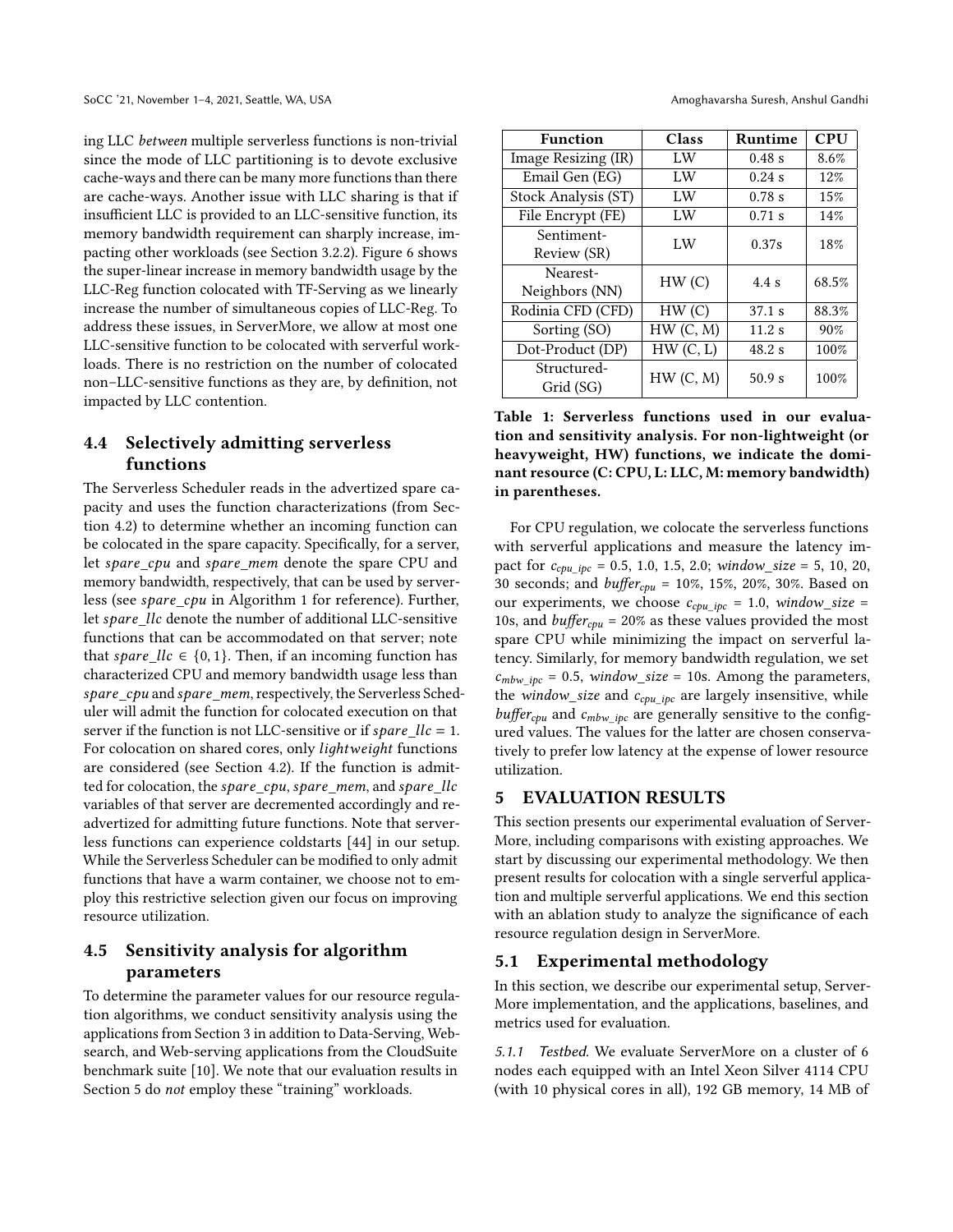LLC (11 cache-ways), and 50 GB/s memory bandwidth. To focus our results on the impact of interference, we colocate serverful and serverless applications on the same socket. We use a single node to host the VMs (for serverful workloads) and the containers (for serverless functions). We use Linux KVM to deploy the VMs and Apache OpenWhisk [\[47\]](#page-14-22) to deploy the serverless functions. The client for both serverful and serverless workloads are hosted on a single node. Of the remaining four nodes, we use one to host the Open-Whisk controller, and the rest to co-host Ceph file system and Redis database to emulate distributed services required for serverless functions to read and write data.

5.1.2 Implementation of ServerMore. ServerMore is implemented via a user-space daemon and modifications to Apache OpenWhisk [\[47\]](#page-14-22). The user-space daemon performs the role of Resource Advertizer (see Figure [4\)](#page-4-3) and is implemented in ∼500 lines of Python code. The daemon periodically (once every second) samples the monitoring metrics (IPC, CPU utilization, memory bandwidth) and recomputes the spare resources that can be advertized for serverless.

We use mpstat to measure CPU usage and Intel PQoS [\[19\]](#page-13-21) to measure memory bandwidth usage. We modify the PQoS tool to monitor the hypervisor processes to obtain the IPC for each running VM. The advertized resources are read by the Serverless Invoker (node-level serverless resource manager), which passes this information to the Serverless Scheduler. The Serverless Scheduler in turn uses the updated resource offerings to make function admission decisions. Both Serverless Invoker and Scheduler are implemented as modifications to Apache OpenWhisk, which required ∼1200 lines of Scala code. The user-space daemon, and the performance monitoring, together consume less than 1% of CPU.

5.1.3 Applications and traces. The serverful applications we use for evaluation are: (i) Moses: a state-of-the-art real-time machine translation system, (ii) **Xapian**: an open-source search engine, (iii) Sphinx: a speech recognition system, and (iv) Memcached: a widely used in-memory key-value store [\[29\]](#page-14-23). All applications, except Memcached, are from the TailBench [\[24\]](#page-13-23) benchmark suite. These applications have a wide variety of tail latency (P99) ranges, allowing us to comprehensively evaluate our solution:  $< 1ms$  for Memcached; 8–12ms for Moses and Xapian; and 2–4s for Sphinx.

We use real world traces, scaled to our testbed, where applicable. For Moses and Xapian, we use two NLANR [\[32\]](#page-14-24) traces—Large Variations (LV) and Dual Phase (DP)—shown in Figure [7.](#page-8-0) For Memcached, we use the mutilate tool to generate Facebook's  $ETC$  trace [\[2\]](#page-13-24) (with an average of 10K requests/sec). Sphinx is a CPU-intensive workload and has relatively higher latency compared to other severful workloads; we thus use a constant load of 1 query per second (QPS) to drive Sphinx.

<span id="page-8-0"></span>

<span id="page-8-2"></span><span id="page-8-1"></span>Figure 7: Traces used to drive the Moses and Xapian serverful applications, based on NLANR traces [\[32\]](#page-14-24). The y-axis is in units of requests per second (RPS).

For serverless, we use functions from publicly available sources, including FunctionBench [\[25\]](#page-13-25) and SeBS [\[6\]](#page-13-14); details of these functions are presented in Table [1.](#page-7-3) We note that these functions are different from the "training" functions used in our motivation study (Section [3\)](#page-2-2) and sensitivity analysis (Section [4.5\)](#page-7-4). We use an open-loop load generator with an arrival rate of 4 requests/sec. For every request, the load generator randomly chooses from among the function pool listed in Table [1.](#page-7-3) We vary the function-mix by controlling the ratio of lightweight to heavyweight functions and consider three scenarios: Low (30% heavyweight), Medium (40% heavyweight), and High (50% heavyweight).

5.1.4 Metrics. Our objective is to improve the server's resource utilization while minimizing the performance impact on customer workloads. To measure the latency impact, we monitor the P99 latency of applications. We target a maximum P99 degradation of 10% for serverful workloads, similar to recent works on colocation [\[50\]](#page-14-4). Since serverless offerings are "best-effort" in practice [\[31,](#page-14-5) [45\]](#page-14-6), we do not set a P99 target and instead attempt to minimize the P99 degradation of functions.

For improvement in resource utilization, we focus on serverless functions' usage since ServerMore aims to improve server utilization by colocating functions with serverful applications. The primary mode of colocation in ServerMore is to allocate CPU to functions. We thus report the timeaveraged number of cores used by serverless functions as a proxy for resource usage improvement. We run each experiment 3 times and report the average of the metric across the runs, similar to [\[50\]](#page-14-4).

5.1.5 Baseline. We experimentally compare ServerMore to two baseline black-box resource managers (RM) proposed in recent works:

(1) PerfIso [\[21\]](#page-13-7): is a black-box RM which colocates latencysensitive serverful jobs with batch jobs.  $PerfIso$  improves resource utilization by running batch jobs in the unallocatted cores of a server and maintains a fixed number of buffer cores to limit interference. To emulate  $PerfIso$ , we maintain a number of buffer cores and tune this number during evaluation. While PerfIso does not provide LLC partitioning or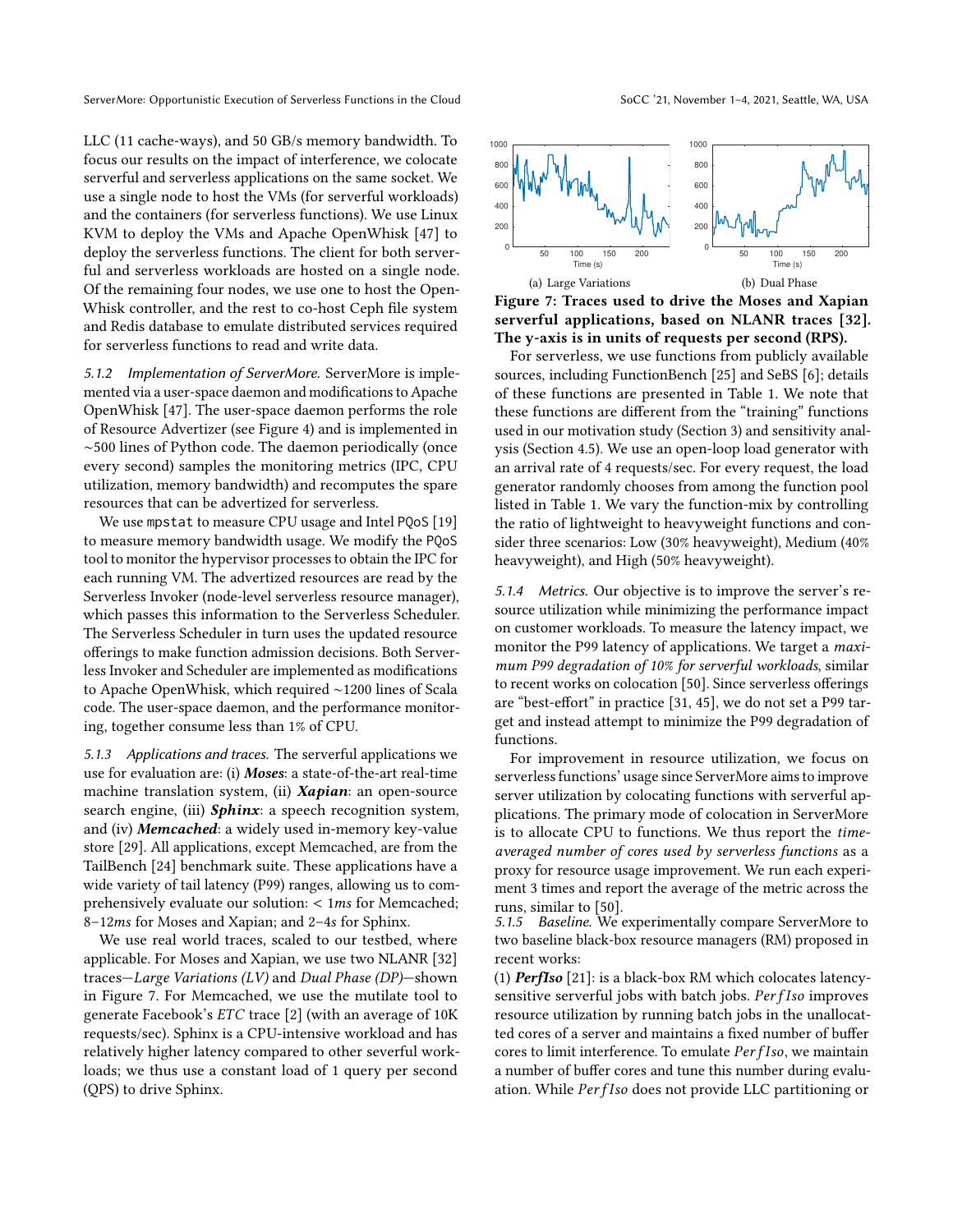SoCC '21, November 1–4, 2021, Seattle, WA, USA Amoghavarsha Suresh, Anshul Gandhi

<span id="page-9-5"></span>



<span id="page-9-3"></span><span id="page-9-0"></span>Figure 8: P99 latency degradation of Moses and Sphinx applications when colocated with different serverless mixes.



<span id="page-9-1"></span>Figure 9: Number of cores used by serverless functions upon colocation with Moses and Sphinx serverful applications.

memory bandwidth regulation, we additionally implement a version of  $PerfIso$  with LLC partitioning, which we refer to as  $PerfIso_{LLC}$ .

(2) Scavenger  $[22]$ : A black-box RM which monitors the raw IPC value of the latency-sensitive VM and aggressively throttles the colocated provider batch-job containers to minimize the VM's performance degradation. Scavenger does not use cache partitioning or memory bandwidth regulation; however, Scavenger does indirectly regulate the cache pressure asserted by batch jobs via cpu-quota. To emulate Scavenger, we modify OpenWhisk to use cpu-quota.

Both baselines only leverage dedicated cores that are not allocated to the customer VMs for hosting batch jobs.

#### 5.2 Colocation with a single VM

In this subsection, we consider colocation with a single serverful application running in a VM with 4 vCPUs, 16 GB of memory, and 5 exclusive cache-lines, with the vC-PUs pinned to four physical cores. On the same socket, the remaining 6 cores and 6 cache-lines are exclusive to the serverless functions.

Moses under Large Variations: We begin our evaluation results with colocation of different serverless request mixes with Moses, which is a memory-bandwidth-intensive serverful application. We drive the Moses workload via the Large Variations (LV) trace shown in Figure [7\(a\).](#page-8-1) The LV trace is a challenging real-world trace with a wide range of RPS (100 to 900 req/s) and abrupt spikes, with an average

<span id="page-9-6"></span><span id="page-9-4"></span><span id="page-9-2"></span>

Figure 10: Timeline of shared cores (left y-axis) advertised by ServerMore for serverless function execution upon colocation with Moses under the load of Large Variations trace (right y-axis).

load of 486 RPS. The serverful P99 latency degradation and the serverless core usage of different resource managers are shown in Figure [8\(a\)](#page-9-0) and Figure [9\(a\),](#page-9-1) respectively. For all serverless function mixes, ServerMore maintains the P99 degradation well below the 10% threshold and is able to utilize, on average, 6.41 cores for executing serverless functions.

In Figure [10,](#page-9-2) we show the timeline of the shared cores (in blue) advertised by ServerMore for serverless function execution under the Large Variations trace (in orange). In the first half of the trace, we see that ServerMore does not advertise any shared cores since the serverful load is high. However, as the serverful load decreases in the second half, ServerMore responds by offering shared cores for serverless execution, thus aiming to improve resource utilization. The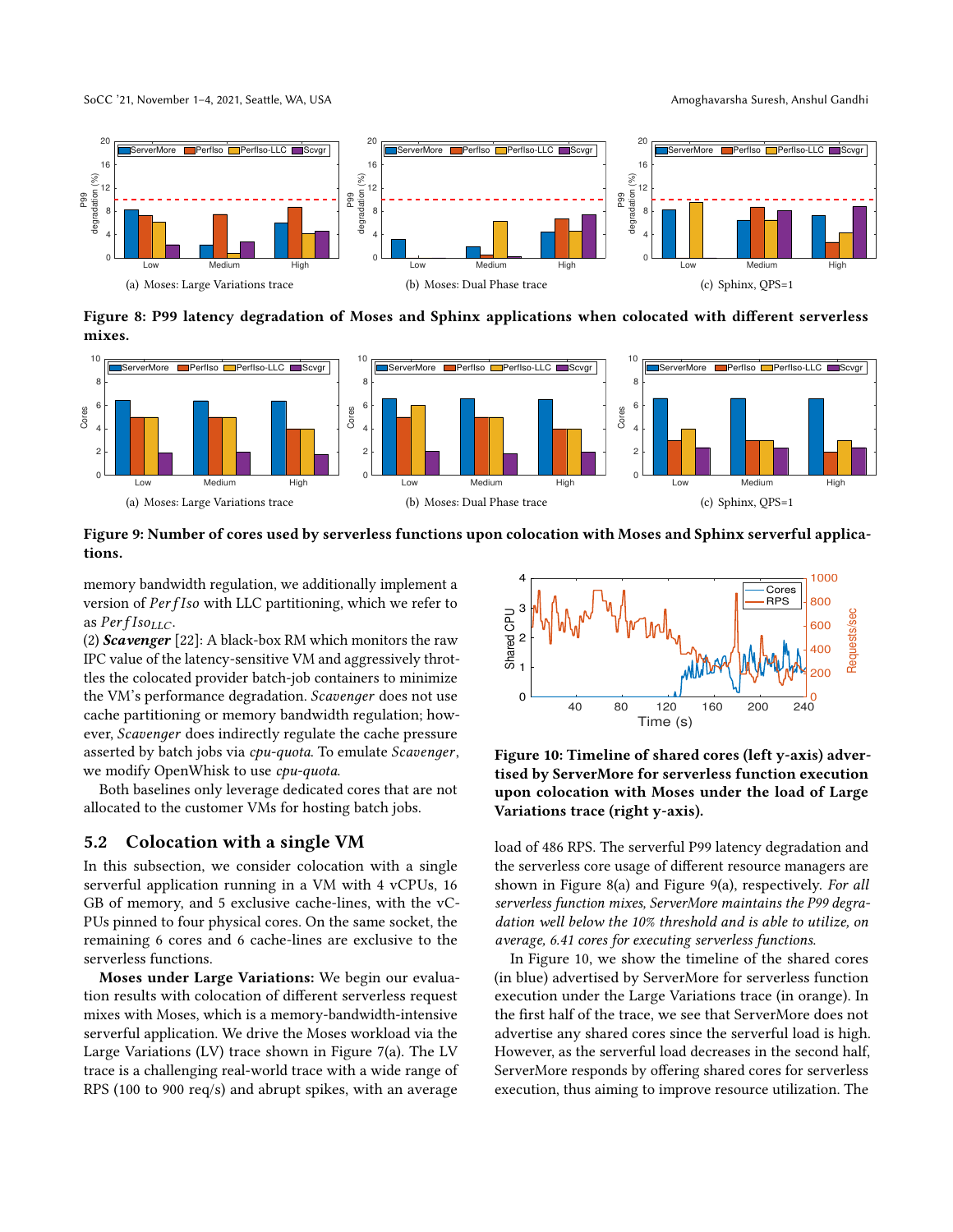figure also highlights the responsiveness of ServerMore as it adapts to a changes in serverful load in a timely manner, thereby minimizing the impact on serverful latency.

<span id="page-10-0"></span>

# Figure 11: P99 latency degradation for different buffer core sizes (B) of  $PerfIso_{LLC}$  when colocated with Moses and driven by Large Variations trace.

For  $PerfIso$  and  $PerfIso_{LLC}$  we experiment with the number of buffer cores (starting from 0) and determine the minimum number of buffer cores, for each function-mix, for which the P99 degradation is below 10%. We show the P99 degradation for different buffer core values  $(B)$  in Figure [11.](#page-10-0) For 0 buffer cores (i.e., using 6 cores to run serverless functions), the serverful P99 under Medium and High function mixes can be exceedingly high, with the P99 degradation being as high as 513% for PerfIso under High mix. By increasing the buffer cores to 1, the performance of both PerfIso and  $PerfIso_{LLC}$  improves, but for the High function mix the P99 degradation (133% and 56%, respectively) is still much higher than the 10% threshold. Only with 2 buffer cores do  $Perf I$ so and  $Perf I$ so<sub>LLC</sub> provide safe colocation for the High mix. The P99 degradation under  $PerfIso$  for 0 buffer cores highlights the role played by the serverless function mix. As we move from Low to High, more heavyweight functions are admitted, making colocation increasingly challenging.

For colocation with Moses, both  $PerfIso_{LLC}$ utilize about 4.67 cores for serverless functions across function mixes. Under the *High* mix, they only utilize 4 cores for serverless, compared to the 6.4 core usage for ServerMore. Across all function mixes, ServerMore provides 37.3% more cores to serverless compared to  $PerfIso_{LLC}$ . Scavenger, with its aggressively resource throttling, imposes only 2–4% P99 degradation for serverful, but only manages to utilize 1.8–2 cores for serverless under different function mixes. Across all mixes, ServerMore provides 230% more cores for serverless compared to *Scavenger*.

In Figure [12\(a\)](#page-11-0) and [13\(a\),](#page-11-1) we respectively show the P99 of the serverless functions and the percentage of the serverless functions that were admitted, when colocated with Moses (Large Variations trace). By carefully characterizing and selectively admitting functions, ServerMore is able to host many serverless functions. Further, by managing the interference

between functions, ServerMore imposes minimal P99 degradation on accepted functions. By comparison, the baselines do not focus on protecting the performance of the colocated functions, resulting in much fewer (often at least 50% fewer than ServerMore) accepted functions and much higher latency degradation for the accepted functions. In fact, under Scavenger, the serverless functions face significant P99 degradation (280%–435%).

Moses under Dual Phase: Figures [8\(b\)](#page-9-3) and [9\(b\)](#page-9-4) show the serverful P99 degradation cores utilized for serverless functions by different resource managers when colocating with Moses driven by the Dual Phase (DP) trace (shown in figure [7\(b\)\)](#page-8-2). The DP trace ranges from 100 to 900 RPS with an average of 440 RPS; in contrast to the LV trace, there is a noticeable phase change in DP as it moved from low to high RPS. We see that ServerMore has low P99 degradation, ranging from 2% to 4.4% for different mixes, and on an average utilizes 6.58 cores for hosting serverless functions. Per fIso and  $PerfIso_{LLC}$  both require at least one buffer core to meet the 10% P99 degradation threshold. Consequently, they have lower core utilization (by 29.1% and 24%, respectively) compared to ServerMore. Scavenger continues to have low impact on the serverful P99 degradation (0.5%–7.5%), but only utilizes 1.95 cores, on average, across functions mixes; this serverless core usage is 70% lower than that under Server-More. As with the LV trace, the serverless P99 degradation (Figure [12\(b\)\)](#page-11-2) and percentage of functions admitted (Figure [13\(b\)\)](#page-11-3) continue to be significantly better for ServerMore than the baselines.

Sphinx: Figure [8\(c\)](#page-9-5) and [9\(c\)](#page-9-6) show the serverful P99 degradation and cores utilized for serverless functions, respectively, when colocating serverless with the memory-bandwidth-intensive serverful Sphinx application. ServerMore continues to perform well with serverful P99 degradation in the 6.5%–8.2% range and serverless core usage of about 6.6, on average, across function mixes. *Scavenger* continues to have lower P99 degrdation (maximum of 8.8%) but with a low serverless core utilization of only 2.36. Both PerfIso and  $PerfIso_{LLC}$  require a larger buffer of at least 3 cores (except in one case) to meet the P99 degradation threshold of 10%. In terms of serverless, ServerMore provides, on average across functions mixes, 147%, 98%, and 179% more core utilization than  $PerfIso, PerfIso_{LLC}$ , and Scavenger, respectively. The serverless P99 degradation (Figure [12\(c\)\)](#page-11-4) and percentage of functions admitted (Figure [13\(c\)\)](#page-11-5) continue to be significantly better for ServerMore than the baselines.

A practical problem with the  $PerfIso$  approach of maintaining a buffer is that the number of buffer cores needed to meet the P99 threshold varies with the application. In contrast, by assessing the performance degradation of serverful (via  $\text{smd}_{\text{ipc}}$ ) and dynamically advertizing spare capacity for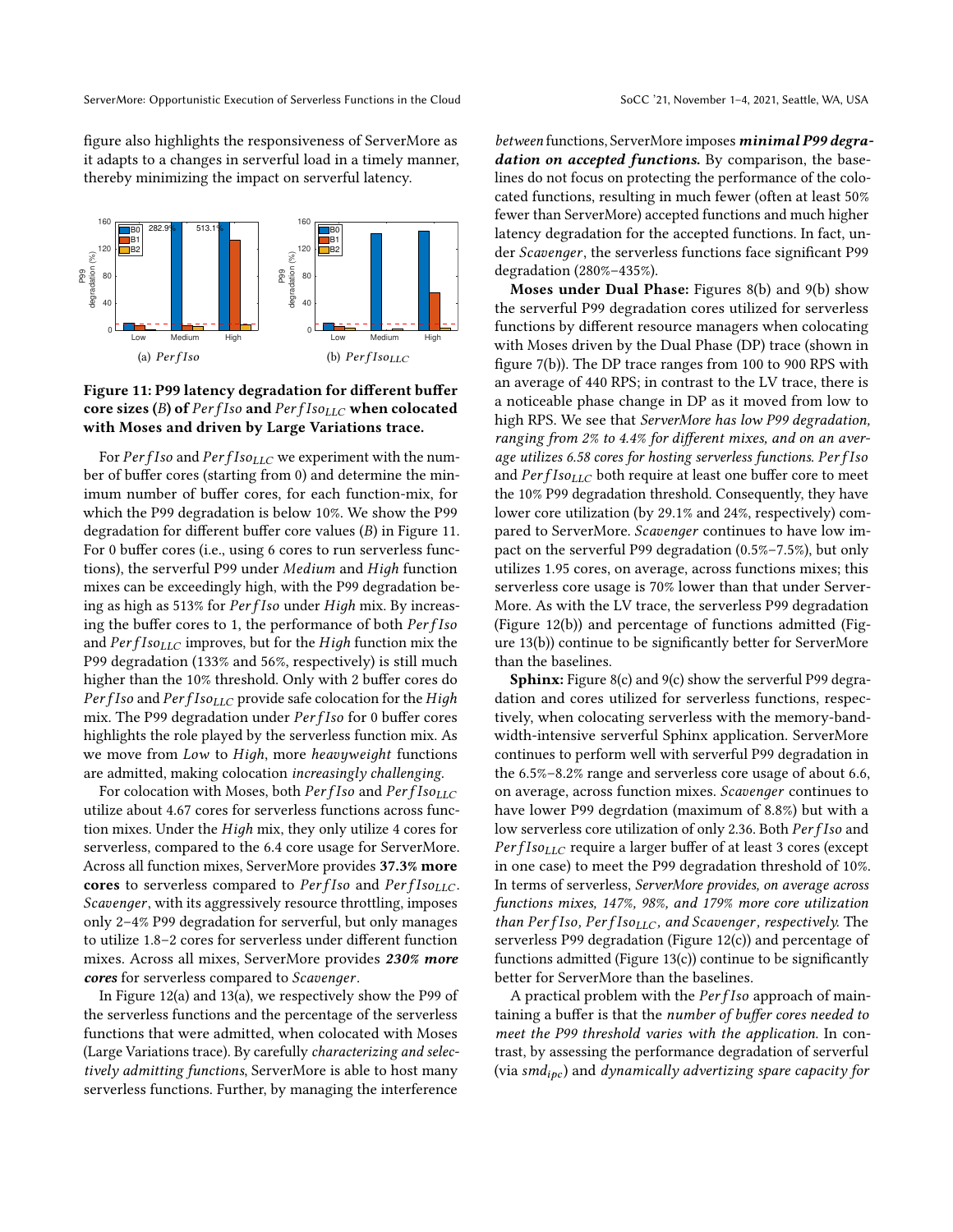SoCC '21, November 1–4, 2021, Seattle, WA, USA Amoghavarsha Suresh, Anshul Gandhi

<span id="page-11-4"></span>



<span id="page-11-2"></span><span id="page-11-0"></span>Figure 12: P99 latency degradation of serverless functions when colocated with Moses and Sphinx serverful applications.



#### <span id="page-11-1"></span>Figure 13: Percentage of serverless functions accepted upon colocation with Moses and Sphinx serverful applications.

multiple resources to serverless, ServerMore is able to automatically adapt to variations and phase changes in the serverful workload.

Xapian and Memcached: In Figures [14](#page-12-0) and [15,](#page-12-0) we respectively show the P99 degradation and serverless core usage of different resource managers when colocating functions with serverful Xapian and Memcached applications. Both Xapian and Memcached, in the load regime we consider, are not memory-bandwidth-intensive. As before, all resource managers continue to meet the P99 threshold. ServerMore continues to provide significant core utilization improvement over *Scavenger*; the increase in core usage over *Scavenger* afforded by ServerMore is 249%, 273%, and 293%, respectively, for Xapian with LV trace, Xapian with DP trace, and Memcached.

The core usage improvement of ServerMore over *PerfIso* and  $PerfIso_{LLC}$  is less pronounced since the serverful applications do not require any buffer cores for memory bandwidth protection. Nonetheless, by allowing serverless functions to safely execute on the serverful cores, ServerMore still provides a modest 9–15% core usage improvement over PerfIso and  $PerfIso_{LLC}$ . The results of P99 degradation of serverless and the percentage of functions admitted show similar trends as Figure [15,](#page-12-0) and are thus omitted.

# 5.3 Colocation with multiple VMs

We now consider the scenario where two serverful applications are hosted on a server. Both serverful VMs are identical, <span id="page-11-5"></span><span id="page-11-3"></span>with 4 vCPUs, 16 GB of memory, and 4 cache-lines each. We allocate 2 cores and 3 cache-lines exclusively to serverless.

Figures [16\(a\)](#page-12-1) and [16\(b\)](#page-12-2) respectively show the serverful P99 degradation and serverless core utilization when colocating functions with the co-hosted Moses and Xapian VMs; both serverful workloads are driven by the LV trace. Given the increased serverful load, *Scavenger*, with its aggressive throttling of serverless, results in negligible serverless utilization and minimal P99 serverful degradation. ServerMore, PerfIso, and  $PerfIso_{LLC}$  continue to comply with the P99 degradation target. While  $PerfIso_{LLC}$  do not require any buffer cores, ServerMore still outperforms them (by about 33.9%) in terms of serverless core usage by allowing functions to safely execute intermittently on the eight serverful cores.

Figures [17\(a\)](#page-12-3) and [17\(b\)](#page-12-4) show our results when colocating functions with the co-hosted Moses and Sphinx VMs. Compared to the results when colocating with Moses and Xapian, PerfIso cannot safely colocate functions without using buffer cores, resulting in serverless core utilization of only 1 core.  $PerfIso_{LLC}$  does better than  $PerfIso$ , providing an average of 1.67 cores. By contrast, ServerMore manages to not only use both exclusive serverless cores, but also utilizes some of the spare capacity of serverful cores, resulting in an average utilization of 2.57 cores. Scavenger continues to perform poorly with minimal colocation.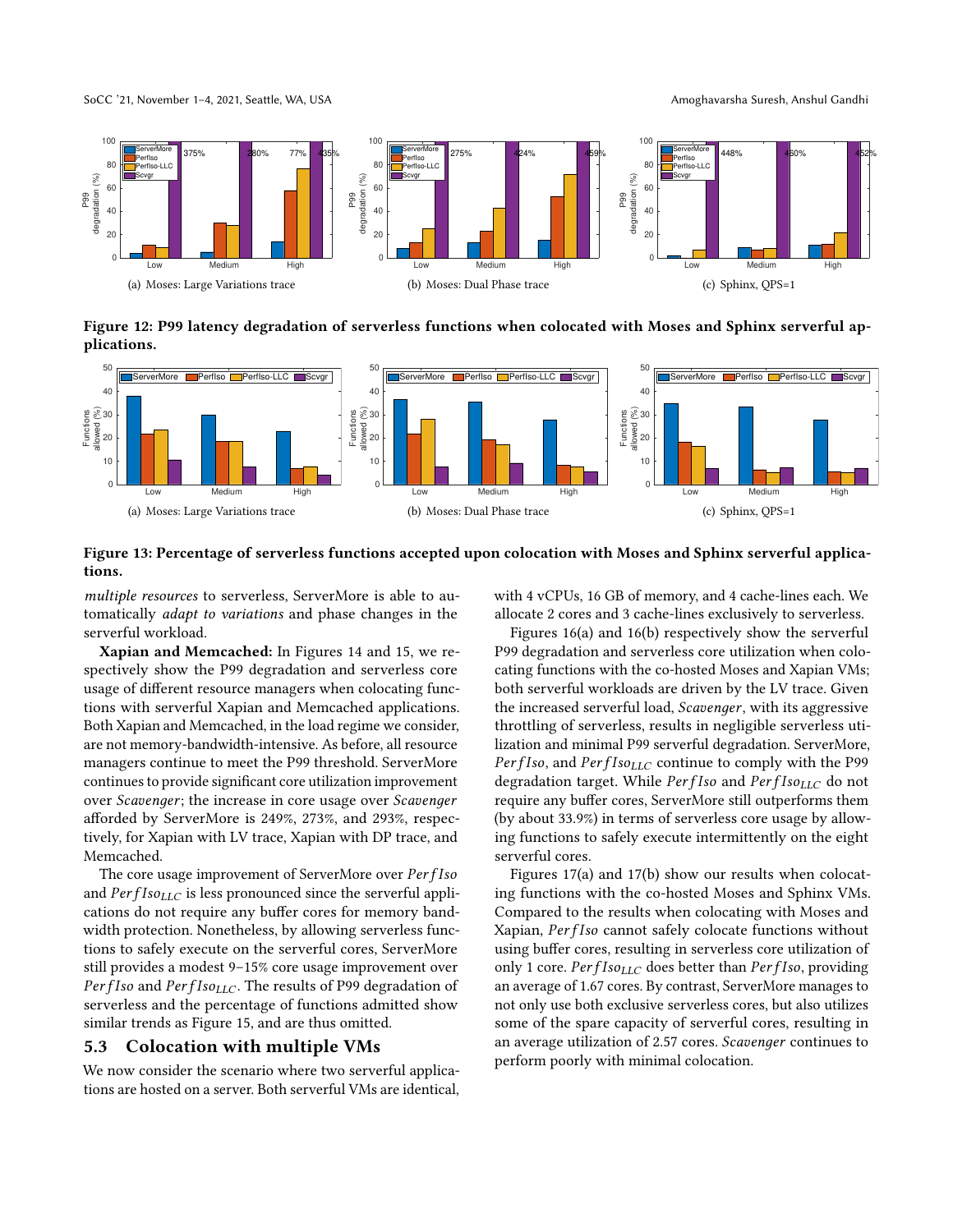<span id="page-12-0"></span>

Figure 14: P99 latency degradation of Xapian and Memcached applications when colocated with different serverless mixes.



Figure 15: Number of cores used by serverless functions upon colocation with Xapian and Memcached serverful applications.





<span id="page-12-1"></span>(a) Serverful latency degradation

<span id="page-12-2"></span>(b) Serverless cores used

Figure 16: Results of colocating serverless with Moses and Xapian (under LV trace) running on two 4-core VMs.



<span id="page-12-4"></span>(b) Serverless cores used

<span id="page-12-3"></span>(a) Serverful latency degradation Figure 17: Results of colocating serverless with Moses (LV trace) and Sphinx (QPS of 1) running on two 4-core VMs.

# 5.4 Significance of ServerMore's resource regulation

We now perform an ablation study to understand the importance of the resource regulation decisions made in the design of ServerMore. We colocate Moses (running the LV trace) with serverless functions and selectively disable a specific resource regulation. Figure [18\(a\)](#page-12-5) shows the P99 degradation



<span id="page-12-6"></span><span id="page-12-5"></span>Figure 18: Results of colocating Moses (LV trace) with serverless functions under ServerMore with partially disabled resource regulation.

for Moses when we disable LLC regulation for ServerMore. We see that the P99 degradation is consistently above the threshold, highlighting the importance of both partitioning the cache and checking for LLC-sensitive functions when admitting serverless load. Figure [18\(b\)](#page-12-6) shows the P99 degradation when we disable memory bandwidth regulation for ServerMore. This time, the threshold is violated for the more memory-bandwidth-intensive Medium and High function mixes, highlighting the necessity of memory bandwidth regulation.

### 6 ACKNOWLEDGMENT

We would like to thank our shepherd Sundar Dev, and other anonymous reviewers for their valuable feedback. We would also like to thank CloudLab [\[9\]](#page-13-26) for providing the infrastructure to conduct the experiments. This work was supported by NSF grants CNS-1750109 and CNS-1717588.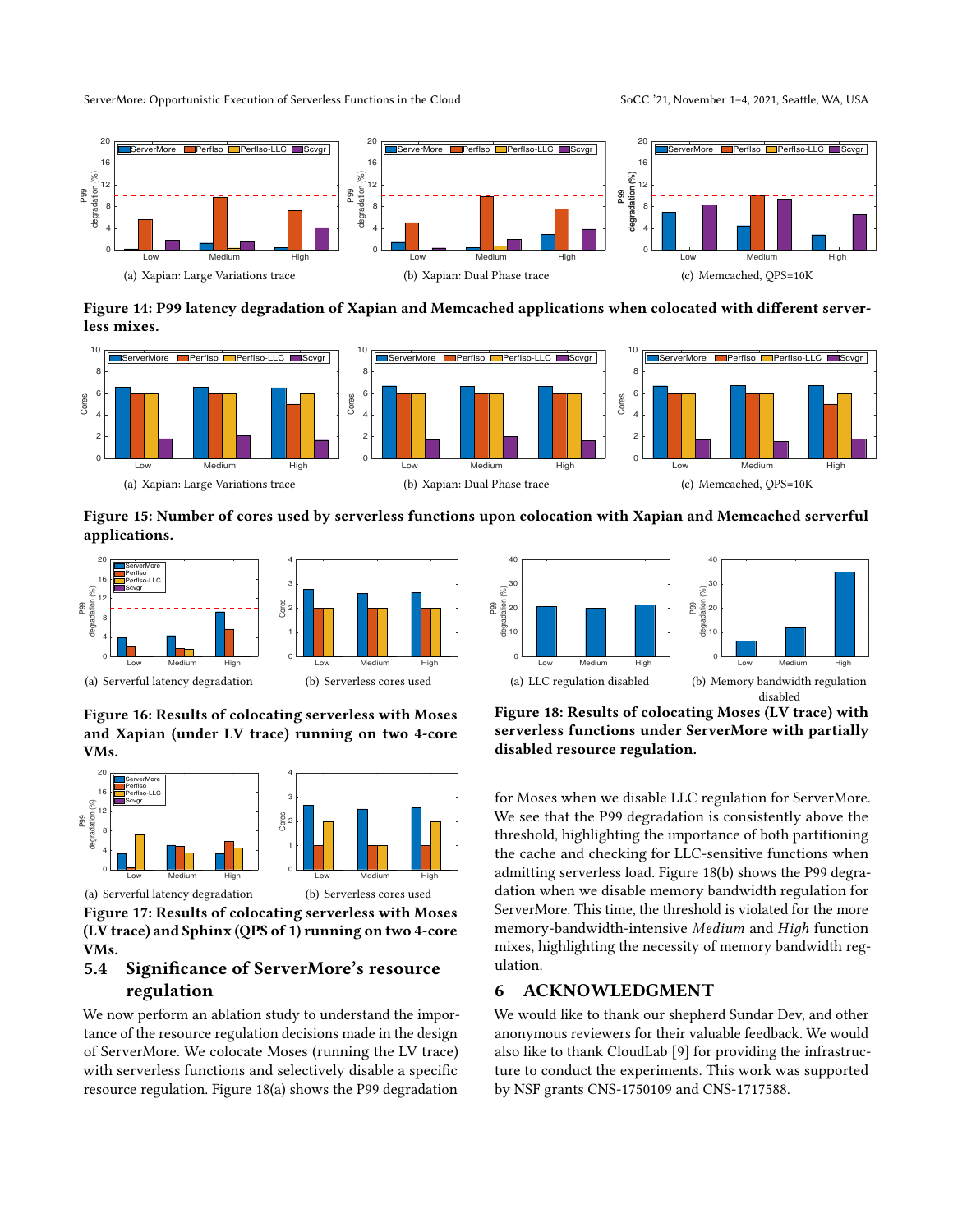SoCC '21, November 1–4, 2021, Seattle, WA, USA Amoghavarsha Suresh, Anshul Gandhi

#### REFERENCES

- <span id="page-13-6"></span>[1] Pradeep Ambati, Inigo Goiri, Felipe Frujeri, Alper Gun, Ke Wang, Brian Dolan, Brian Corell, Sekhar Pasupuleti, Thomas Moscibroda, Sameh Elnikety, Marcus Fontoura, and Ricardo Bianchini. 2020. Providing SLOs for Resource-Harvesting VMs in Cloud Platforms. In 14th USENIX Symposium on Operating Systems Design and Implementation (OSDI 20). USENIX Association, 735–751. [https://www.usenix.org/conference/](https://www.usenix.org/conference/osdi20/presentation/ambati) [osdi20/presentation/ambati](https://www.usenix.org/conference/osdi20/presentation/ambati)
- <span id="page-13-24"></span>[2] Berk Atikoglu, Yuehai Xu, Eitan Frachtenberg, Song Jiang, and Mike Paleczny. 2012. Workload Analysis of a Large-Scale Key-Value Store. In Proceedings of the 12th ACM SIGMETRICS/PERFORMANCE Joint International Conference on Measurement and Modeling of Computer Systems (London, England, UK) (SIGMETRICS '12). Association for Computing Machinery, New York, NY, USA, 53–64. [https://doi.org/](https://doi.org/10.1145/2254756.2254766) [10.1145/2254756.2254766](https://doi.org/10.1145/2254756.2254766)
- <span id="page-13-13"></span>[3] AWS. 2021. AWS Samples. https://github.com/aws-samples.
- <span id="page-13-4"></span>[4] Shuang Chen, Christina Delimitrou, and José F. Martínez. 2019. PAR-TIES: QoS-Aware Resource Partitioning for Multiple Interactive Services. In Proceedings of the Twenty-Fourth International Conference on Architectural Support for Programming Languages and Operating Systems (Providence, RI, USA) (ASPLOS '19). Association for Computing Machinery, New York, NY, USA, 107–120. [https://doi.org/10.1145/](https://doi.org/10.1145/3297858.3304005) [3297858.3304005](https://doi.org/10.1145/3297858.3304005)
- <span id="page-13-19"></span>[5] Jacob Cohen. 1988. Statistical power analysis for the behavioral sciences. Routledge.
- <span id="page-13-14"></span>[6] Marcin Copik, Grzegorz Kwasniewski, Maciej Besta, Michal Podstawski, and Torsten Hoefler. 2020. SeBS: A Serverless Benchmark Suite for Function-as-a-Service Computing. CoRR abs/2012.14132 (2020). arXiv[:2012.14132 https://arxiv.org/abs/2012.14132](https://arxiv.org/abs/2012.14132)
- <span id="page-13-1"></span>[7] Eli Cortez, Anand Bonde, Alexandre Muzio, Mark Russinovich, Marcus Fontoura, and Ricardo Bianchini. 2017. Resource Central: Understanding and Predicting Workloads for Improved Resource Management in Large Cloud Platforms. In Proceedings of the 26th Symposium on Operating Systems Principles (Shanghai, China) (SOSP '17). Association for Computing Machinery, New York, NY, USA, 153–167. <https://doi.org/10.1145/3132747.3132772>
- <span id="page-13-20"></span>[8] Docker. 2021. docker stats | Docker Documentaion. [https://docs.docker.](https://docs.docker.com/engine/reference/commandline/stats/) [com/engine/reference/commandline/stats/.](https://docs.docker.com/engine/reference/commandline/stats/)
- <span id="page-13-26"></span>[9] Dmitry Duplyakin, Robert Ricci, Aleksander Maricq, Gary Wong, Jonathon Duerig, Eric Eide, Leigh Stoller, Mike Hibler, David Johnson, Kirk Webb, Aditya Akella, Kuangching Wang, Glenn Ricart, Larry Landweber, Chip Elliott, Michael Zink, Emmanuel Cecchet, Snigdhaswin Kar, and Prabodh Mishra. 2019. The Design and Operation of CloudLab. In Proceedings of the USENIX Annual Technical Conference (ATC). 1–14.<https://www.flux.utah.edu/paper/duplyakin-atc19>
- <span id="page-13-22"></span>[10] Michael Ferdman, Almutaz Adileh, Onur Kocberber, Stavros Volos, Mohammad Alisafaee, Djordje Jevdjic, Cansu Kaynak, Adrian Daniel Popescu, Anastasia Ailamaki, and Babak Falsafi. 2012. Clearing the Clouds: A Study of Emerging Scale-out Workloads on Modern Hardware. SIGPLAN Not. 47, 4 (March 2012), 37–48. [https://doi.org/10.](https://doi.org/10.1145/2248487.2150982) [1145/2248487.2150982](https://doi.org/10.1145/2248487.2150982)
- <span id="page-13-0"></span>[11] Sadjad Fouladi, Francisco Romero, Dan Iter, Qian Li, Shuvo Chatterjee, Christos Kozyrakis, Matei Zaharia, and Keith Winstein. 2019. From Laptop to Lambda: Outsourcing Everyday Jobs to Thousands of Transient Functional Containers. In 2019 USENIX Annual Technical Conference (USENIX ATC 19). USENIX Association, Renton, WA, 475–488. <https://www.usenix.org/conference/atc19/presentation/fouladi>
- <span id="page-13-17"></span>[12] Joshua Fried, Zhenyuan Ruan, Amy Ousterhout, and Adam Belay. 2020. Caladan: Mitigating Interference at Microsecond Timescales. In 14th USENIX Symposium on Operating Systems Design and Implementation (OSDI 20). USENIX Association, 281–297. [https://www.usenix.org/](https://www.usenix.org/conference/osdi20/presentation/fried)

[conference/osdi20/presentation/fried](https://www.usenix.org/conference/osdi20/presentation/fried)

- <span id="page-13-12"></span>[13] Google Cloud Platform GCP. 2021. PerfKit Benchmarker. [https://](https://github.com/GoogleCloudPlatform/PerfKitBenchmarker) [github.com/GoogleCloudPlatform/PerfKitBenchmarker.](https://github.com/GoogleCloudPlatform/PerfKitBenchmarker)
- <span id="page-13-9"></span>[14] Andrey Goder, Alexey Spiridonov, and Yin Wang. 2015. Bistro: Scheduling Data-Parallel Jobs Against Live Production Systems. In 2015 USENIX Annual Technical Conference (USENIX ATC 15). USENIX Association, Santa Clara, CA, 459–471. [https://www.usenix.org/conference/](https://www.usenix.org/conference/atc15/technical-session/presentation/goder) [atc15/technical-session/presentation/goder](https://www.usenix.org/conference/atc15/technical-session/presentation/goder)
- <span id="page-13-16"></span>[15] Google Cloud Platform. 2021. Cloud Run. [https://cloud.google.com/](https://cloud.google.com/run) [run.](https://cloud.google.com/run)
- <span id="page-13-10"></span>[16] Jashwant Raj Gunasekaran, Prashanth Thinakaran, Nachiappan C. Nachiappan, Mahmut Taylan Kandemir, and Chita R. Das. 2020. Fifer: Tackling Resource Underutilization in the Serverless Era. In Proceedings of the 21st International Middleware Conference (Delft, Netherlands) (Middleware '20). Association for Computing Machinery, New York, NY, USA, 280–295.<https://doi.org/10.1145/3423211.3425683>
- <span id="page-13-2"></span>[17] Intel. 2016. Introduction to Cache Allocation Technology. [https://software.intel.com/content/www/us/en/develop/articles/](https://software.intel.com/content/www/us/en/develop/articles/introduction-to-cache-allocation-technology.html) [introduction-to-cache-allocation-technology.html.](https://software.intel.com/content/www/us/en/develop/articles/introduction-to-cache-allocation-technology.html)
- <span id="page-13-3"></span>[18] Intel. 2019. Introduction to Memory Bandwidth Allocation. [https://software.intel.com/content/www/us/en/develop/articles/](https://software.intel.com/content/www/us/en/develop/articles/introduction-to-memory-bandwidth-allocation.html) [introduction-to-memory-bandwidth-allocation.html.](https://software.intel.com/content/www/us/en/develop/articles/introduction-to-memory-bandwidth-allocation.html)
- <span id="page-13-21"></span>[19] Intel. 2021. Intel RDT software package. [https://github.com/intel/intel](https://github.com/intel/intel-cmt-cat)[cmt-cat.](https://github.com/intel/intel-cmt-cat)
- <span id="page-13-15"></span>[20] Intel. 2021. Intel Resource Director Technology Framework. [https://www.intel.com/content/www/us/en/architecture-and](https://www.intel.com/content/www/us/en/architecture-and-technology/resource-director-technology.html)[technology/resource-director-technology.html.](https://www.intel.com/content/www/us/en/architecture-and-technology/resource-director-technology.html)
- <span id="page-13-7"></span>[21] Calin Iorgulescu, Reza Azimi, Youngjin Kwon, Sameh Elnikety, Manoj Syamala, Vivek Narasayya, Herodotos Herodotou, Paulo Tomita, Alex Chen, Jack Zhang, and Junhua Wang. 2018. PerfIso: Performance Isolation for Commercial Latency-Sensitive Services. In 2018 USENIX Annual Technical Conference (USENIX ATC 18). USENIX Association, Boston, MA, 519–532. [https://www.usenix.org/conference/atc18/](https://www.usenix.org/conference/atc18/presentation/iorgulescu) [presentation/iorgulescu](https://www.usenix.org/conference/atc18/presentation/iorgulescu)
- <span id="page-13-5"></span>[22] Seyyed Ahmad Javadi, Amoghavarsha Suresh, Muhammad Wajahat, and Anshul Gandhi. 2019. Scavenger: A Black-Box Batch Workload Resource Manager for Improving Utilization in Cloud Environments. In Proceedings of the ACM Symposium on Cloud Computing (Santa Cruz, CA, USA) (SoCC '19). Association for Computing Machinery, New York, NY, USA, 272–285.<https://doi.org/10.1145/3357223.3362734>
- <span id="page-13-18"></span>[23] Kostis Kaffes, Dragos Sbirlea, Yiyan Lin, David Lo, and Christos Kozyrakis. 2020. Leveraging Application Classes to Save Power in Highly-Utilized Data Centers. In Proceedings of the 11th ACM Symposium on Cloud Computing (SoCC '20). Virtual Event, USA, 134–149.
- <span id="page-13-23"></span>[24] Harshad Kasture and Daniel Sanchez. 2016. Tailbench: a benchmark suite and evaluation methodology for latency-critical applications. In 2016 IEEE International Symposium on Workload Characterization (IISWC). 1–10.<https://doi.org/10.1109/IISWC.2016.7581261>
- <span id="page-13-25"></span>[25] Jeongchul Kim and Kyungyong Lee. 2019. Practical Cloud Workloads for Serverless FaaS. In Proceedings of the ACM Symposium on Cloud Computing (Santa Cruz, CA, USA) (SoCC '19). Association for Computing Machinery, New York, NY, USA, 477. [https:](https://doi.org/10.1145/3357223.3365439) [//doi.org/10.1145/3357223.3365439](https://doi.org/10.1145/3357223.3365439)
- <span id="page-13-11"></span>[26] Ana Klimovic, Yawen Wang, Patrick Stuedi, Animesh Trivedi, Jonas Pfefferle, and Christos Kozyrakis. 2018. Pocket: Elastic Ephemeral Storage for Serverless Analytics. In Proceedings of the 13th USENIX Conference on Operating Systems Design and Implementation (Carlsbad, CA, USA) (OSDI'18). USENIX Association, USA, 427–444.
- <span id="page-13-8"></span>[27] David Lo, Liqun Cheng, Rama Govindaraju, Parthasarathy Ranganathan, and Christos Kozyrakis. 2015. Heracles: Improving Resource Efficiency at Scale. In Proceedings of the 42nd Annual International Symposium on Computer Architecture (Portland, Oregon) (ISCA '15).